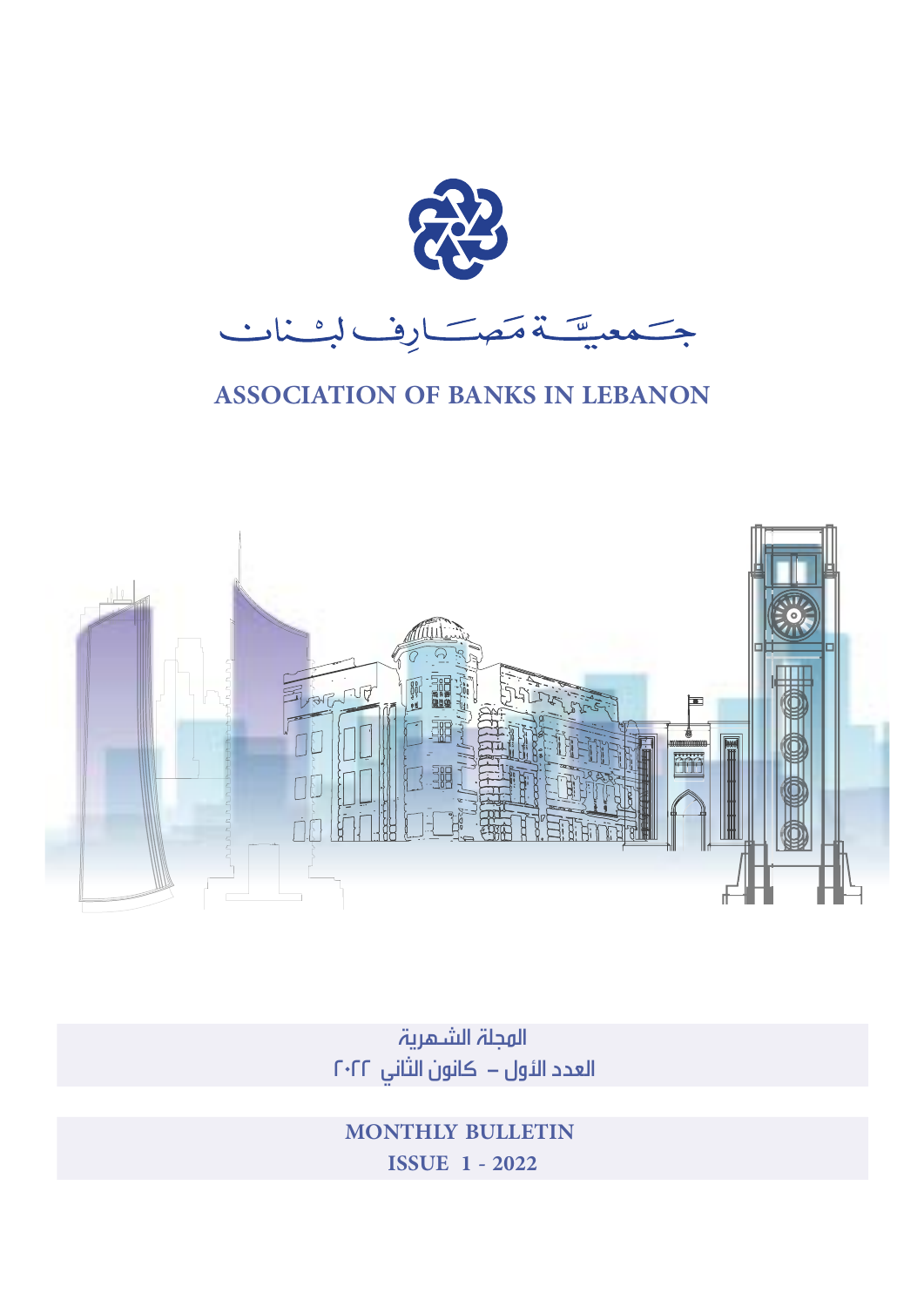### إيضاح

إن وجمات النظر المعروضة في هذه النشرة تمثل أراء موقّعيما ولا تعكس بالضرورة ّ الموقف الرسمي لجمعية مصارف لبنان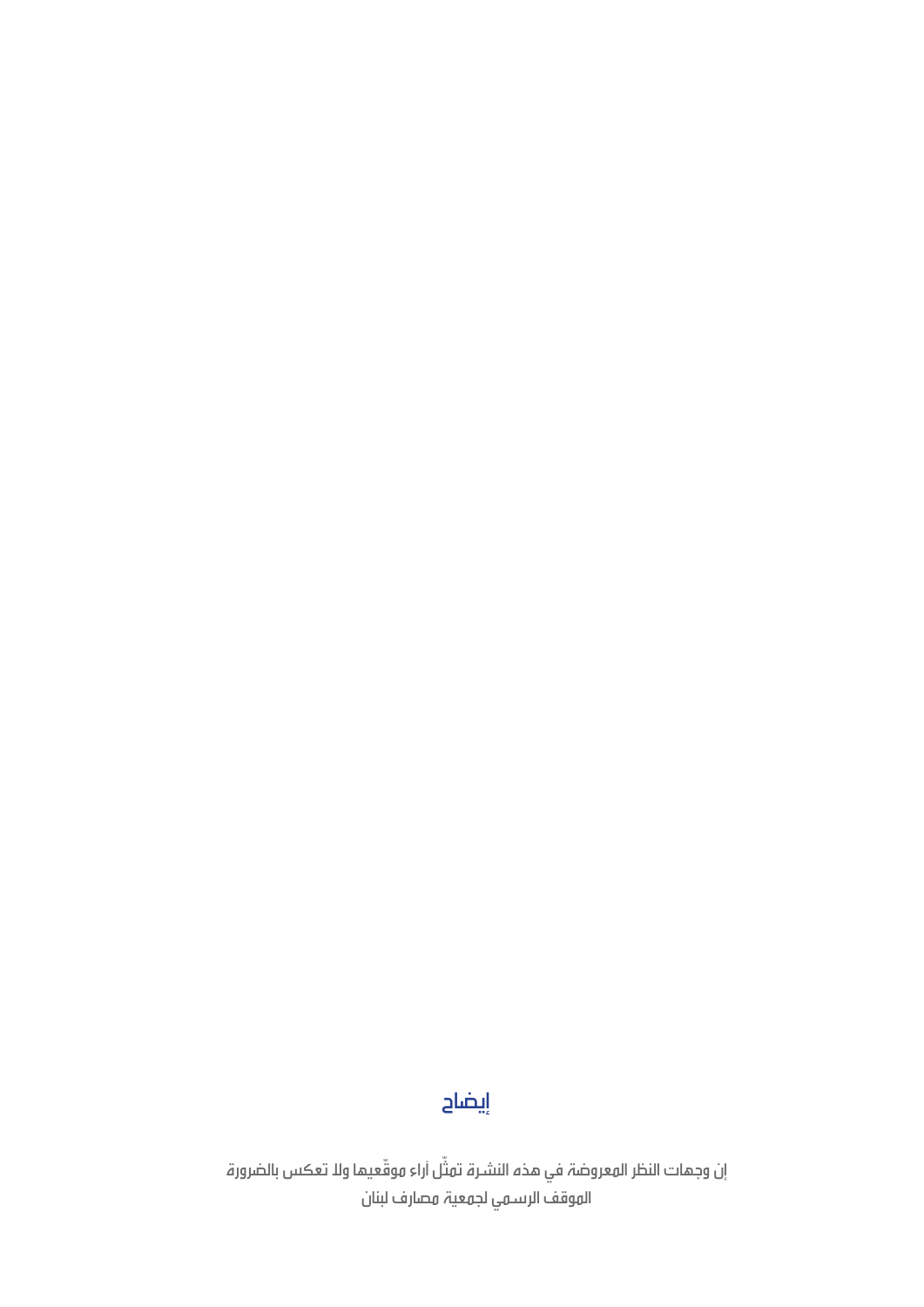| E               | ابحاث ودراسات                |
|-----------------|------------------------------|
|                 |                              |
| $\mathsf{V}$    | ملفات خاصة                   |
|                 |                              |
| $\overline{10}$ | تشريعات وأنظهة               |
|                 |                              |
| רו              | أخبار إقتصادية ومصرفية محلية |
|                 |                              |
| ſ٠              | أخبار إقتصادية دولية         |
|                 |                              |
| ٢I              | صحافة متخصّصة أجنبية         |

| نشاطات الحوعية |
|----------------|
|                |

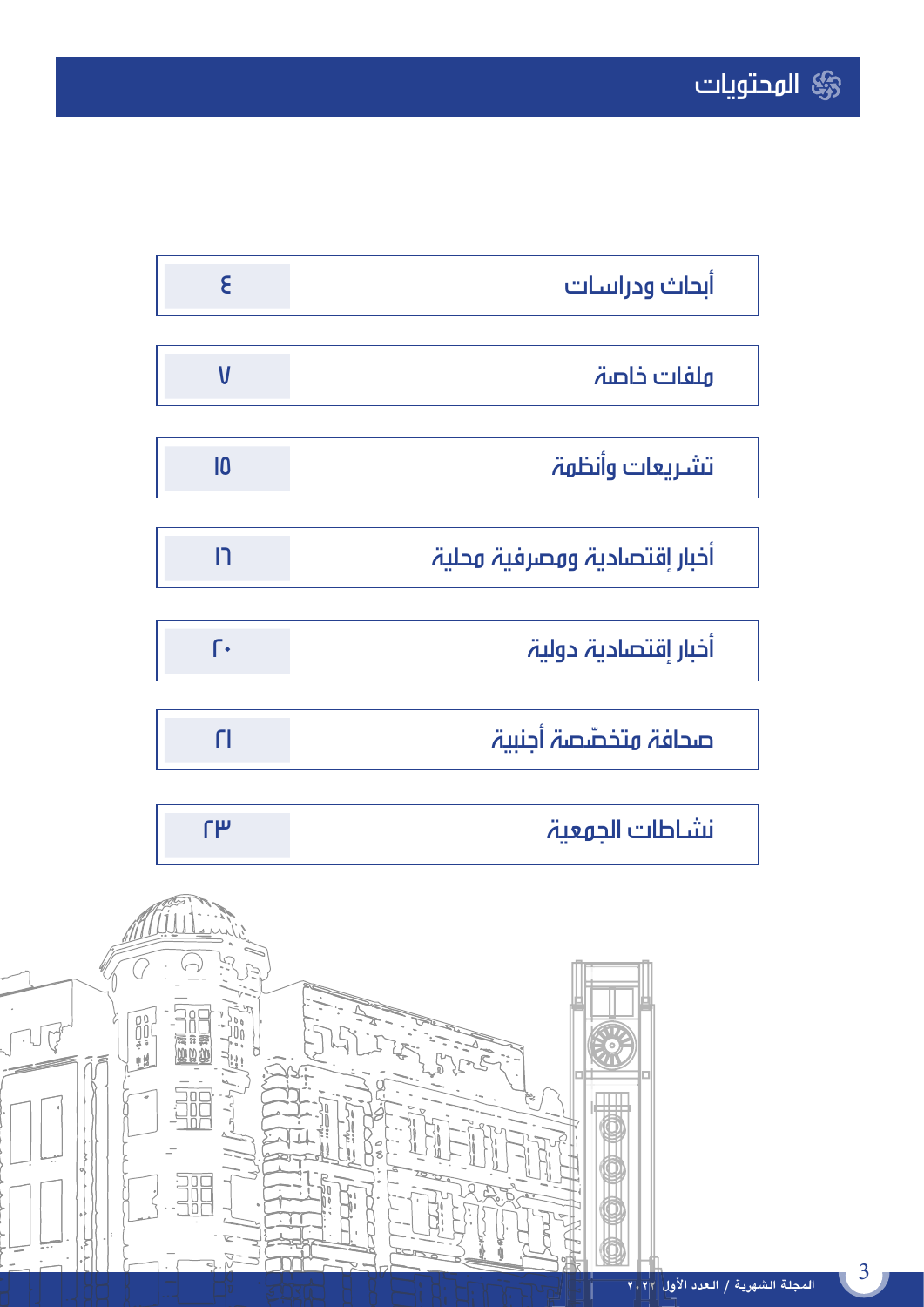### *Fundamentals vs Speculation : Which Way for the Lebanese Exchange Rate ?*

*By : Samih Azar, Ali Bolbol, and Sami El Baff \**

The severity of the Lebanese economic crisis that has been raging on for more than two years can perhaps be best encapsulated by the behavior of the exchange rate: from July 2019 to November 2021 the average exchange rate in the parallel market moved from 1,515 LBP to 22,900 LBP per the USD, a loss close to 1500%. That the Lebanese exchange rate was overvalued is a moot point, but the depreciations that the currency has witnessed were drastic and perhaps beyond any equilibrium level. What is remarkable about the Lebanese situation is the context in which the exchange rate kept depreciating: the almost complete absence of positive economic news, including any corrective policy actions, and the almost uninterrupted barrage of negative political events.

| North         | fin Billions Li | 8% CD       | <b>GANGER CR</b>             | <b>A% IR</b> | 80                     | CC (in Billians LBP) | <b>Foltical Devlooments</b>                                                                                         |  |
|---------------|-----------------|-------------|------------------------------|--------------|------------------------|----------------------|---------------------------------------------------------------------------------------------------------------------|--|
| <b>Ari</b> 15 | 6.037           | 0.00%       | 3,515                        |              | ž.                     | 6,087                | Kabershmoun incident                                                                                                |  |
| Aug 19        | 6.218           | 2.84%       | 1,572                        | 3.76%        | ś,                     | 6.253                | Governors Deadlack                                                                                                  |  |
| Sep 19        | 0.474           | 3,46%       | 1,531                        | 5.72%        | ä                      | 5.4/4                |                                                                                                                     |  |
| $Oct$ -11     | 7,306           | 12,84%      | 1,712                        | 2.14%        |                        | 2,307                | rollonoise Rosalistiani                                                                                             |  |
| Nov-19        | 9,086           | 23.95%      | 1,900                        | 1034%        | ń,                     | $9.05\%$             | Resignation of Saed Hariri Government                                                                               |  |
| $Bec-19$      | 10.534          | 16.66%      | 2,000                        | 8,53%        | Ì,                     | 10,564               | Street Protests and Political Uncertainty                                                                           |  |
| $100 - 30$    | 11,937          | 13.199      | $\mathcal{I}_i(\mathcal{I})$ | 1003%        | Ì,                     | 11,957               |                                                                                                                     |  |
| Feb-20        | 13.031          | 9.15%       | 2,364                        | 4.10%        | $\label{eq:1}$         | 13.05L               | Formation of one sided Diab Government                                                                              |  |
| Mar-30        | 14.451          | 10.72%      | 7,571                        | 10.87%       | r                      | 14,451               | Default on Eurobonds                                                                                                |  |
| $An-22$       | 15.8%           | <b>NH1%</b> | 3,243                        | 23,73%       | Í,                     | 15,695               |                                                                                                                     |  |
| Max-20        | 17.045          | 13,70%      | 4,094                        | 25.24%       | ċ,                     | 17,845               | Heightened tension a blind from inaction and                                                                        |  |
| Jun-20        | 12,237          | 8.08%       | 3.244                        | 21,09%       | ž.                     | 19, 207              | disagreement on the government's rescue plan.                                                                       |  |
| $34 - 28$     | 20,818          | 7.94%       | 3,001                        | 5410%        | j,                     | 20,813               |                                                                                                                     |  |
| Aug 20        | 22.339          | 7,40%       | 7,500                        | 595%         | ò                      | 22,353               | France political ritictive                                                                                          |  |
| Sec-20        | 23.744          | 8.19%       | 7,506                        | 1.13%        | Ċ                      | 23,744               | Hailri Acocimment to form the covernment                                                                            |  |
| O(b,30)       | 25.571          | 7.70%       | 7,801                        | 152%         | $\bar{1}$              | 25,571               |                                                                                                                     |  |
| Nov-30        | 27.838          | 306%        | 7,820                        | 0.22%        | ì.                     | 27,683               |                                                                                                                     |  |
| Dec-20        | 30.918          | 10.67%      | 3,246                        | 5.56%        | j,                     | 50,515               |                                                                                                                     |  |
| Jan 31        | 33.573          | 5,35%       | 3,762                        | 5,74%        | ż,                     | 32,572               | Intense Politzal Dead ock from the failure to form the<br>awaited iteriri government ; and negative raminifications |  |
| 6:N21         | 34,457          | 5.88%       | 9.138                        | 4,39%        | Ŷ.                     | 34,487               | from the fuel crisis and rapid inflation                                                                            |  |
| Mar-21        | 16,519          | 584%        | 11,700                       | 28.12%       | à.                     | 35,503               |                                                                                                                     |  |
| $An-33$       | 38.240          | 476%        | 12,201                       | 4.21%        | t)                     | 38,243               |                                                                                                                     |  |
| Max-21        | 39.8%           | 430%        | 12,713                       | 4.20%        | š.                     | 38,882               |                                                                                                                     |  |
| $km-22$       | 40.340          | 1.15%       | 15,274                       | 2014%        | Ì,                     | 40,340               |                                                                                                                     |  |
| $10 - 31$     | $-40.552$       | 0.55%       | 19,408                       | 273195       | g)                     | 40,562               | Saud Härini Steus down from forming the severnment.                                                                 |  |
| Aug-21        | 40.935          | 104%        | 19,567                       | 0.52%        | Í.                     | 40.585               | Continuous Political Uncortainties                                                                                  |  |
| 900.21        | 44,704          | 1.76%       | 15,479                       | $-13.83\%$   | C.                     | 41.701               | Formation of the new government by the PM Najih Micrit                                                              |  |
| O(1.21)       | 42.521          | 186%        | 19,690                       | 19.49%       | $\mathcal{C}^{\prime}$ | 42,521               | Judge Bibar crisis                                                                                                  |  |
| Nov. 21       | 43.514          | 234%        | 22,900                       | 10.30%       | $\epsilon$ .           | 43,514               | Political dead ock                                                                                                  |  |

*\* Azar : Full Professor of Economics and Finance, Haigazian University; Bolbol: Chief Economist/Head of Research, BLOM Bank; El Baff: Research Analyst, Blominvest Bank*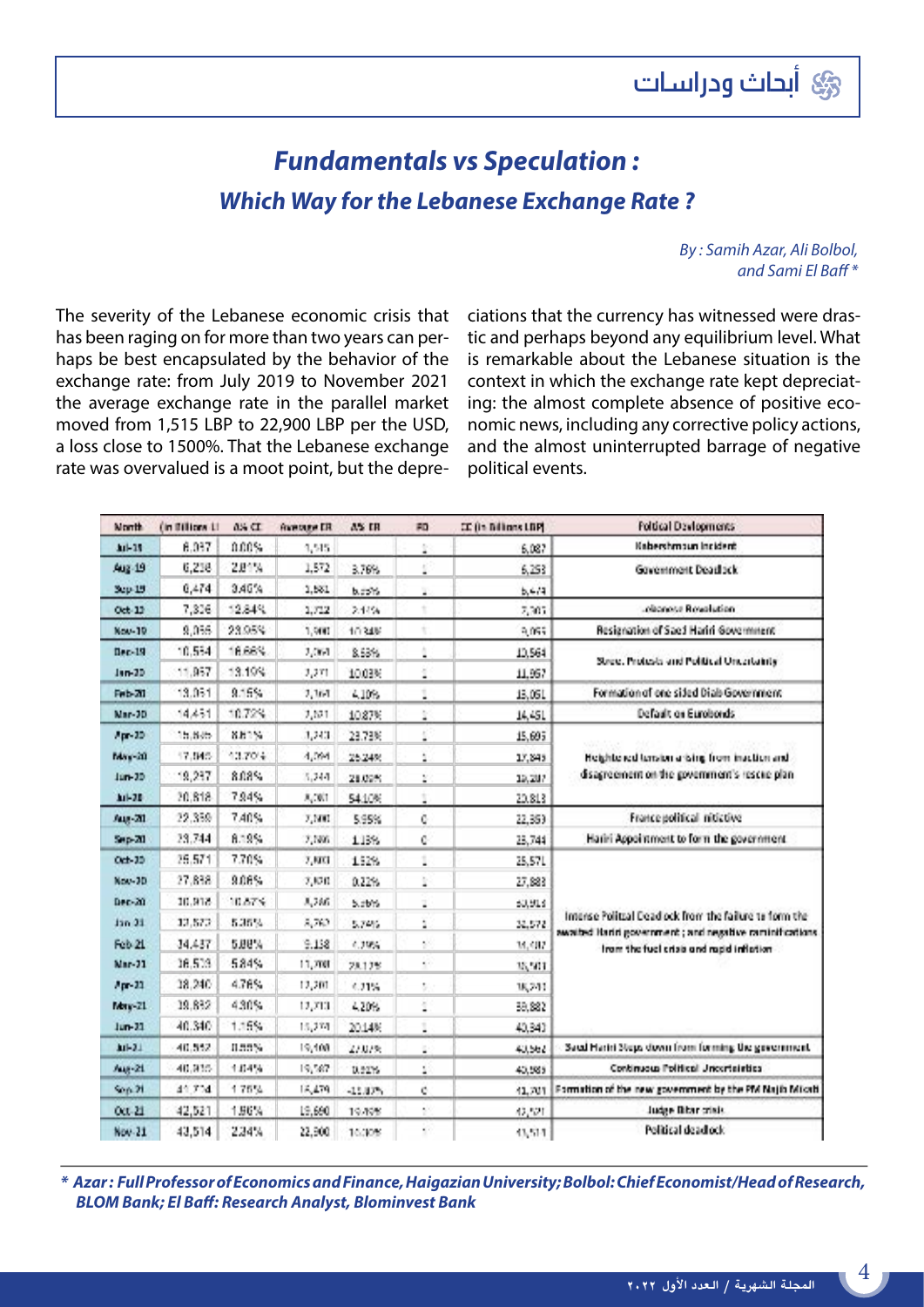This state of affairs points to the crucial role that political developments could play in determining the Lebanese exchange rate. But the severity of the exchange rate depreciations have brought to the fore the role that speculation could play as well. What we would like to do in this note is to examine what was the more dominant determinant: fundamentals as captured by political factors or speculation; keeping in mind that during the crisis-period domestic liquidity increased from 6 trillion LBP in July 2019 to 43.5 trillion LBP in November 2021, an increase that was crucial in oiling the conversions from the ever depreciating Lebanese pound to the safety of the US dollar.

The Table above portrays the behavior of our essential, relevant variables during the crisis period. The average exchange rate in the parallel market kept increasing, i.e, depreciating, throughout the period, except in August 2020 because of the "Macron Initiative" and in September 2021 because of the formation of the Mikati Government. In addition, the largest positive percentage changes in the exchange rate (27% or higher) took place in June 2020 at 5,244 LBP, in July 2020 at 8,081 LBP, in March 2021 at 11,708 LBP, and in July 2021 at 19,408 LBP. And as mentioned before, currency in circulation (CC) increased non-stop over the entire period, rising by more than 600%. The last variable is our political developments indicator (PD) which captures our event study as represented by a dummy variable: I for negative political events and 0 for positive political events. The Table also lists the major political factors that explain the 0,1 designations for the dummy PD.

The theoretical model consists of a relation between the monthly change in the foreign exchange rate of the US dollar against the Lebanese pound in the parallel market and both a political event indicator and the monthly level of currency in circulation. This model is justifiable for two reasons. *First,* 

*it is believed that the exchange rate reacts strongly to unanticipated events, or news, in the economy, exemplified by the political indicator, and which leads to a revision in expectations. Secondly, currency, which is the basic form of money stock, is expected to impact positively this rate, especially during periods of heavy inflation and price upheavals in which real shocks are thwarted by nominal ones.* 

The model is estimated by Ordinary Least Squares (OLS) over the monthly period between August 2019 and November 2021, i.e. with 28 observations, and with correction for statistical anomalies. An increase in the dependent variable denotes a depreciation of the domestic currency. The econometric results are displayed in the Table below. From this Table it is found that the political indicator, which proxies for critical news developments, is statistically highly significant, and this is true even with a marginal significance level of 1%. Hence an adverse political event leads to a depreciation of the currency, as expected from theory. The impact of the currency variable is also positive and also highly significant statistically with a marginal p-value lower than 0.001%. Again it is as expected. The constant, which is also highly significant statistically, implies that in the case when there are no political stunts, and no creation of new currency, the exchange rate is liable to appreciate. The goodness-of-fit statistic (or R-squared) is around 37%, which represents a good deal of explanatory power for the model. For the econometrically inclined, there is one caveat to the estimation, which is that the variable currency is non-stationary in distribution, and hence, for a given marginal rate of significance, the critical t-statistic is bigger than the one implied by a Gaussian normal distribution. However, since the reported t-statistic on this variable is close to 7 (6.9303), it is much higher than any usual and critical Dickey-Fuller t-statistic, which adjusts for non-stationarity. Therefore, the currency variable is likely to remain highly significant.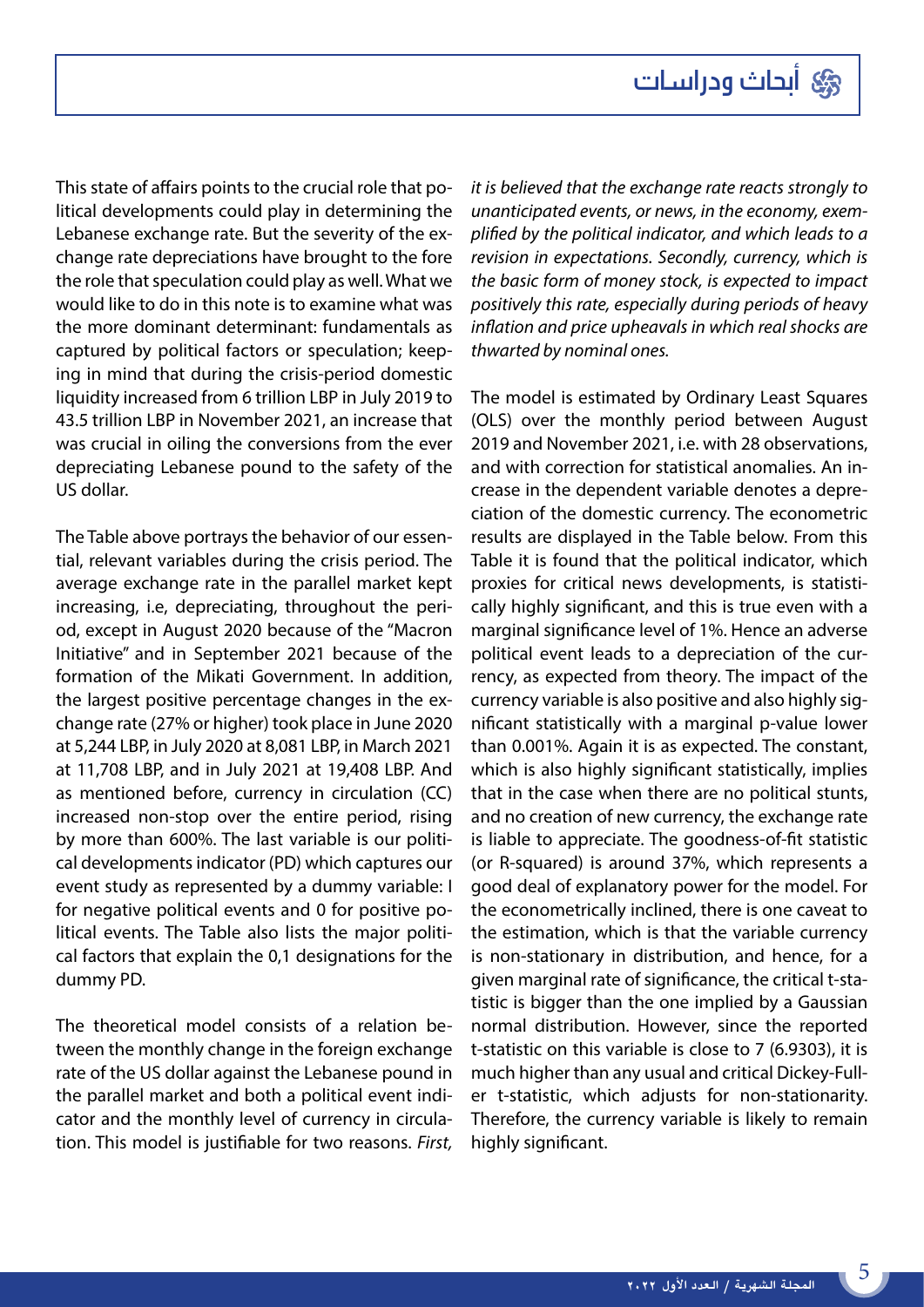#### **Dependent Variable: Δ(US-\$) Method: Ordinary Least Squares Sample (adjusted): 2019M08 2021M11 Included observations: 28 HAC standard errors & covariance**

| <b>Variable</b>           | <b>Coefficient</b> | <b>Std.Error</b>        | t-Statistic | <b>P-value</b> |
|---------------------------|--------------------|-------------------------|-------------|----------------|
| Constant                  | $-2443.280$        | 827.7364                | $-2.951761$ | 0.0068         |
| <b>Political dummy</b>    | 2346.251           | 799.0738                | 2.936213    | 0.0070         |
| Currency                  | 0.043581           | 0.006288                | 6.930286    | 0.0000         |
| R-squared                 | 0.372028           | Mean dependent variable | 763.7500    |                |
| <b>Adjusted R-squared</b> | 0.32179            | S.D. dependent variable | 1443.343    |                |

Equally important, the Graph below portrays the probability density distributions of the regression residual (forecast) and that of the standard Gaussian normal z-deviate (normal). It is evident that the two curves do exceptionally overlap. And since more than 5 tests of normality -- not reported -- reach the same conclusion, that the residuals are normally distributed, the distribution is regarded as normal. This norm ality feature renders hypothesis testing, and t-statistics, valid. Hence the econometric diagnostics are in favor of the model. *Moreover, normality indicates that the speculative behavior in the parallel market, which appears and is documented by the regression residual, is random, and does not follow any systematic or profitable pattern.*



The above conclusion is fairly important: it is not so much speculation that explains the collapse of the Lebanese currency, but the fundamental political events that have been mostly negative in nature. In fact, one could also reinforce this conclusion from the fact that, for speculation to work, periods of prolonged exchange rate increases should be followed by sudden and sizable decreases, so that speculators who have been shorting the market can make profits from the process. But, as we saw earlier, this happened only twice, and the decline was driven by positive and valid political developments.

As important, there are also interesting policy implications from this conclusion: had speculation been the main reason behind the exchange rate depreciations, then the proper policy response is for the Central Bank to fight it if the Central Bank has a rich "war chest" of foreign reserves, otherwise perhaps best to adopt a laissez-faire attitude; but since it is largely negative political events that are the culprit, then the optimal policy is to address these political events and find a sustainable solution to them. This also means that ad-hoc policy measures that aim at stabilizing the exchange rate without finding a viable solution to the political conflict will only waste more foreign reserves but have hardly any impact on the deteriorating future path of the exchange rate!

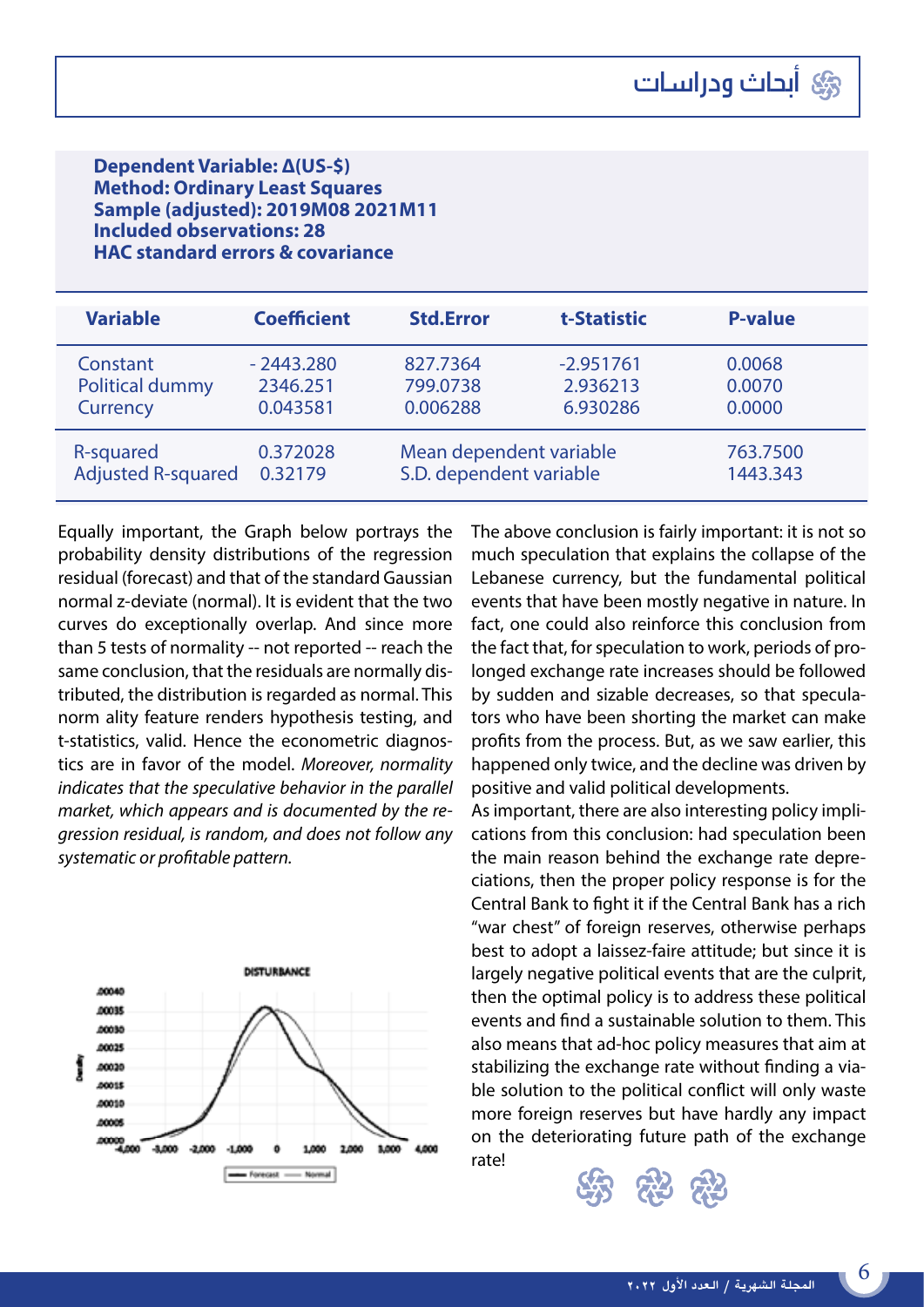

#### *« Bail-in » bancaire et banqueroute d'Etat*

« *Sera déclaré banqueroutier simple, tout commerçant failli (…) si ses dépenses personnelles ou les dépenses de sa maison sont jugées excessives* ». Banqueroutier simple, l'Etat libanais l'aurait sans doute été s'il était commerçant, ses dépenses personnelles, et celles de « *sa maison* », comme le dit de manière imagée le Code de commerce dans sa mouture d'origine de 1942 qui n'a pas pris une ride sur ce point<sup>(1)</sup>, étant clairement excessives. Banqueroutier frauduleux, il l'aurait sans doute été, pour avoir « *soustrait ses livres, détourné ou dissimulé une partie de son actif* »(2). A l'heure où il est à nouveau question d'un plan de redressement de l'économie libanaise, qui serait peut-être élaboré par le même auteur qui a produit « *The Lebanese Government's Recovery Plan* »(3) adopté le 30 avril 2020 par le Gouvernement de M. Hassan Diab, à savoir Lazard Frères SAS, il serait utile de se pencher sur le point focal de ce Plan, à savoir la solution qui y est imposée au secteur bancaire sur base de prémisses discutables qui ne seront pas analysées dans cette étude<sup>(4)</sup>.

 *Par : Prof. Nasri Antoine DIAB Professeur des Facultés de Droit Avocat aux Barreaux de Beyrouth et de Paris Membre de l'Energy Institute (London)*

#### **Au préalable, il serait utile de faire une présentation schématique de la situation actuelle :**

a) Les personnes physiques et morales de droit privé ont déposé de l'argent auprès des banques commerciales libanaises. La banque centrale (Banque du Liban) a emprunté auprès des banques commerciales (par l'émission de certificats de dépôt, etc.) et, en outre, leur a imposé de constituer des réserves obligatoires et d'effectuer des investissements en devises auprès d'elle<sup>(5)</sup>. L'Etat libanais a créé une dette abyssale<sup>(6)</sup>, en empruntant sans compter auprès des souscripteurs locaux et internationaux d'Eurobonds, et auprès des banques locales et de la Banque du Liban ; cette dernière a fait fi, de manière continue et pendant des décennies, de l'interdiction expresse qui lui est faite à l'article 90 du Code de la Monnaie et du Crédit de prêter au secteur public<sup>(7)</sup>, alors qu'elle aurait pu se retrancher derrière son in-dépendance<sup>(8)</sup> pour refuser de se rendre complice de l'Etat<sup>(9)</sup>; avec au final comme résultat qu'elle a, aux dires de S. Hanke, « *misérablement*

- 2. Article 639 du Code de commerce.
- 3. Ci-après, le « Plan ».
- 4. Je tiens à remercier M. Gaby Frangieh (acting CEO de la Banque Bemo SAL) pour nos très enrichissantes discussions.
- 5. Décision Principale de la Banque du Liban n°7926 du 20 septembre 2001 sur les investissements obligatoires des banques, fondée sur les articles 76, 77 et 174 du Code de la Monnaie et du Crédit. 6. Qui s'élevait en Juin 2021 à près de USD 100 milliards, représentant près de 200% du PNB (plus précisément : USD 98 milliards et 198% du PNB) : *Lebanon Opportunities*, Issue 275 – Winter 2022, p.64 ; sur les ques-
- tions de la dette et des finances publiques libanaises, voir les deux récents ouvrages de Fouad Siniora, La dette publique libanaise et *Les finances publiques libanaises* (en langue arabe), Dar al Kitab al Arabi, 2022. 7. L'article 90 du Code de la Monnaie et du Crédit dispose que « … *le principe est que la banque centrale n'octroie pas de prêts au secteur public* », et l'article 91 prévoit des exceptions limitées et enserrées dans une
- procédure très stricte ; voir : N. Diab et alii, « De l'illégalité de la poursuite du financement de l'Etat par la Banque du Liban » (en arabe), An Nahar, 1er février 2022 ; Gh. Mahmassani, *L'organisation bancaire au Liban*, Librairie du Liban, 1968, p.97. ; M. Nsouli, *Recherche sur les critères d'une banque centrale moderne*, L.G.D.J., 2003, p.161.
- 8. Sur l'indépendance de la Banque du Liban, voir : Gh. Mahmassani, *L'organisation bancaire au Liban, op.cit.,* p.125 et s. ; M. Nsouli, *Recherche sur les critères d'une banque centrale moderne, op.cit*., pp.1, 35 et 42.
- 9. Sur la collusion entre une banque centrale et le gouvernement, avec les résultats catastrophiques que l'ont connaît, voir : Ph. Halsman & R. Lamberti, *When Money Destroys Nations – How Hyperinflation Ruined Zimbabwe* …, Rotomail Italia, 2015, pp.74-105.

7

<sup>1.</sup> Article 633 du Code de commerce.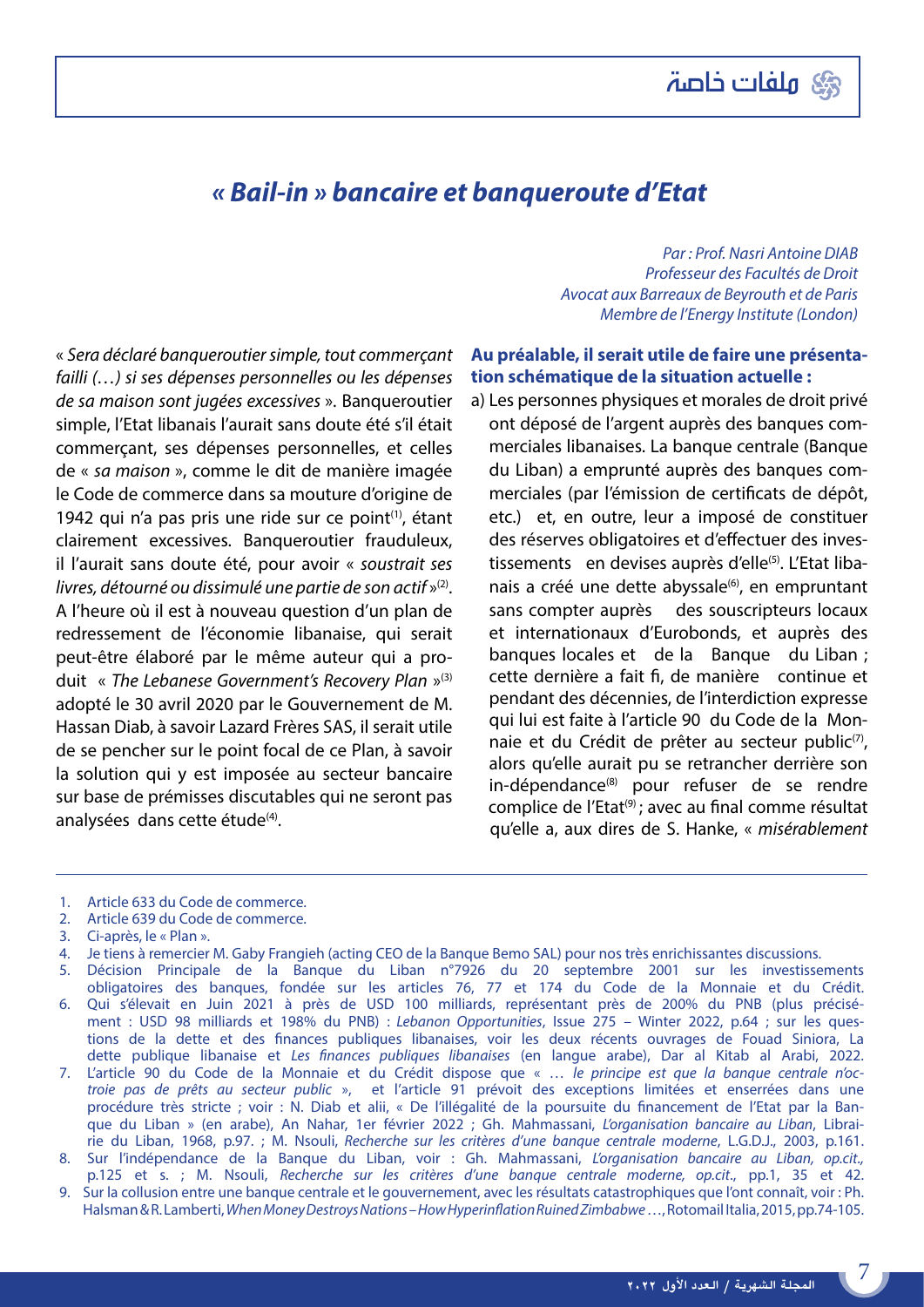

*échoué* » (« *failed miserably* ») dans sa mission(10), qui est essentiellement de veiller à la stabilité de la monnaie et de l'économie nationales et à la sécurité du secteur bancaire<sup>(11)</sup>.

b) L'Etat a dilapidé l'argent emprunté, par l'action des gouvernements successifs et l'inaction complice du Parlement ; non content d'avoir failli à son devoir élémentaire de contrôle des dépenses publiques (en s'abstenant, année après année, de voter le Budget), le Parlement a directement participé à la gabegie, en entérinant par des lois de très nombreuses et lourdes dépenses inconsidérées, notamment les avances au gouffre sans fond que représente le secteur de l'électricité<sup>(12)</sup>, et la grille des échelons et des salaires, mal calculée par incompétence ou à dessin, qu'il a votée en 2017(13) et qui a joué le rôle d'accélérateur décisif de l'effondrement de l'économie. Le peuple tout entier a profité (bien qu'il ne faille pas exclure la possibilité de qualifier d'odieuse la dette de l'Etat libanais<sup> $(14)$ </sup>) de cette dilapidation : par les subventions massives; par la généralisation de la corruption; par la surdimension clientéliste du secteur public et son comportement parasitaire ; etc. L'Etat est devenu illiquide (mais non insolvable) et s'est déclaré en état de cessation de paiement, d'abord le 7 mars 2020 pour l'échéance des Eurobonds du 9 mars, puis le 23 mars pour la totalité des échéances à venir; il a aussi décidé de considérer la Banque du Liban en « faillite », alors même que l'article 113 du Code de la Monnaie et du Crédit oblige l'Etat à couvrir les pertes de la Banque du Liban $(15)$ , surtout que les pertes de celle-ci proviennent en grande partie de la gabegie de celui-là.

c) Pour se renflouer, l'Etat a décidé de reporter le problème sur les banques, en qualifiant ceci de « Bail-in » (afin de donner à sa mainmise un vernis de technicité), et sur les dépôts bancaires, sous couvert de « Haircut ». L'Etat veut appliquer à l'effondrement de l'économie nationale, qu'il a luimême causé, des remèdes destinés à remédier à des défaillances bancaires isolées. L'inadéquation entre la banqueroute de l'Etat libanais et la solution du « Bail-in » qu'il tente d'imposer est, comme nous le verrons plus bas, patente au triple niveau juridique, économique et éthique.

- 13. Loi n°46 du 21 août 2017.
- 14. N. Diab, « Le Liban et la doctrine de la dette odieuse », *L'Orient-Le Jour*, 22 février 2020.
- 15. Alinéa 4 de l'article 113 du Code de la Monnaie et du Crédit.

<sup>10.</sup> S. Hanke, « Would a Currency Board in Lebanon Require Preconditions ? », *Studies in Applied Economics*, Johns Hopkins Institute for Applied Economics, November 2021, p.7: « *in case a reminder is needed, central banking has failed miserably in Lebanon*» .

<sup>11.</sup> Article 70 du Code de la Monnaie et du Crédit.

<sup>12.</sup> Malgré l'effondrement de l'économie, le Parlement continue de voter des lois de financement de l'Electricité du Liban (avec la certitude que ce financement ne peut provenir que de la Banque du Liban, et que celle-ci ne peut l'assurer qu'en puisant dans les réserves obligatoires constituées auprès d'elle par les banques). La dernière en date de ces lois, est la Loi n°215 du 8 avril 2021, par laquelle l'Electricité du Liban a reçu une avance du Trésor de l'équivalent de USD 200 millions ; le plus grave dans cette loi est que le Parlement y affirme que « *le seul fait que la partie emprunteuse* (i.e. l'Electricité du Liban) *fasse usage de cette avance constitue un aveu de sa part de sa capacité à la rembourser* » (sic) ; cette affirmation suffit à elle seule pour démontrer la duplicité des parlementaires qui ont voté cette loi alors qu'ils connaissent parfaitement, comme tout un chacun, l'état des finances de l'Electricité du Liban qui a déjà englouti des dizaines de milliards de US dollars et qui, au moment où cette loi était votée, n'assurait plus que quelques petites heures de distribution par jour. Saisi par des parlementaires d'un recours contre cette loi, le Conseil constitutionnel a ordonné un sursis à son exécution en attendant de trancher (Décision n°3/2021 du 4 mai 2021 – publiée au *Journal Officiel*, n°19, du 13/5/2021), ce qu'il n'a pas pu faire pour défaut de quorum, et la loi est donc entrée en vigueur.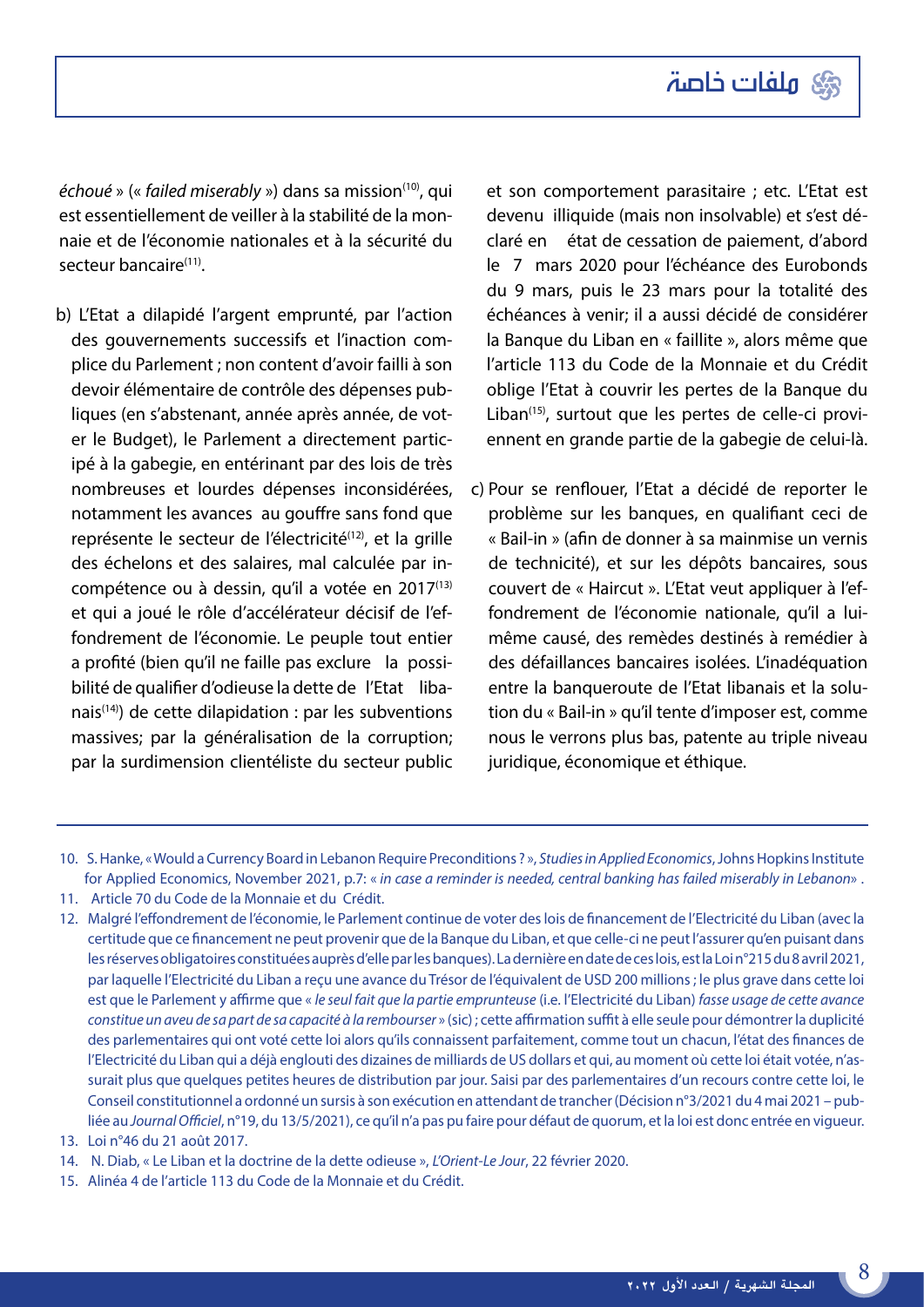

d- Entre « Bail-in » et « Haircut », l'Etat libanais tente donc, de manière totalement inique et discriminatoire, de faire supporter à une partie de la population (les déposants et les actionnaires de banques) la totalité de la dette publique qui, comme nous l'avons vu plus haut, a profité à la totalité de la population, faisant ainsi fi des dispositions de l'article 7 de la Constitution qui assujettit tous les Libanais aux mêmes charges publiques. Pourquoi la tranche de la population qui n'est ni déposant ni actionnaire bancaire, et qui a profité de la dette publique autant que les déposants et les actionnaires, n'est-elle pas sollicitée pour participer, aux côtés des déposants et des actionnaires, au renflouement de l'Etat failli, demeure un mystère pour tous ceux qui n'adoptent pas la position des « technocrates » qui ne voient le problème que de manière simpliste et souvent dogmatique, sous l'angle purement comptable, occultant toute la dimension juridique et éthique de la question.

Le 11 avril 2020, et au vu du premier projet du document Lazard qui avait été mis en circulation le 6 avril 2020, nous avions critiqué le « Haircut »(16). Dans la présente étude, nous critiquerons le « Bail-in » tel que repris dans la version finale du document Lazard qui a été adoptée par le Gouvernement le 30 avril 2020. Aussi bien le « Haircut » que le « Bail-in », tels que prônés par le Gouvernement, violent les dispositions de l'article 15 de la Constitution qui place la propriété privée sous la protection de la loi et interdit d'en priver son titulaire que « *moyennant une juste et préalable indemnité* ». La monnaie n'est-elle pas la forme la plus courante de la propriété privée<sup>(17)</sup>, et ne mérite-t-elle la même protection que tous les autres biens (appartenant aux non déposants qui ont profité de la dette publique) qui, eux, ne sont pas mis à contribution par les auteurs du Plan ?

Nous commencerons par exposer la méthode du « Bail-in » telle qu'elle avait été pensée par le Gouvernement de M. Hassan Diab et qu'elle continue à être prônée par certains (**A**), avant de la comparer à ce qu'est véritablement le « Bail-in » en prenant, comme miroir, la Directive européenne de 2014 (**B**).

#### **A- LE « BAIL-IN » DANS LE PLAN DU GOUVER-NEMENT LIBANAIS**

Il est évident que les règles générales de la faillite énoncées dans le Code de commerce<sup>(18)</sup>, et celles plus spécifiques applicables aux défaillances bancaires promulguées en 1967 suite à la faillite de l'Intra<sup>(19)</sup>, ne sont pas de taille à traiter les conséquences sismiques de l'effondrement économique et financier libanais dans son ensemble. Quant à l'expression « résolution bancaire », elle est utilisée à plus ou moins bon escient, alors qu'elle est absente du corpus juridique libanais, et certains la limitent au « Bail-in » (renflouement interne) lequel n'est, en réalité, que l'une des facettes d'une panoplie beaucoup plus vaste et sophistiquée.

- 17. S. Hanke, « Would a Currency Board in Lebanon Require Preconditions ? », op.cit., p.3: « Money is the most widely held form of property ».
- 18. Articles 459 et suivants du Code de commerce.
- 19. Il faut signaler inter alia la loi n°2/67 du 16 janvier 1967 ; le décret-loi n°44 du 5 août 1967 ; la loi n°28/67 du 9 mai 1967 ; le décret n°7739 du 8 juillet 1967 ; etc. ; sur cette crise, voir : le premier volume, consacré à Youssef Beidas et la période 1949-1968, de la trilogie de Kamal Dib, L'empire Intra et les requins de l'argent au Liban (en langue arabe), Librairie Orientale, 2014, 2018, 2020.

<sup>16.</sup> N. Diab, « Let us (not) talk about haircut - Lebanon : Bank Deposits in the Financial Turmoil », Bulletin Mensuel de l'Association des Banques du Liban, 1er trimestre 2020, p.57 ; Website Sader Legal – La Revue Judiciaire, 6 mai 2020.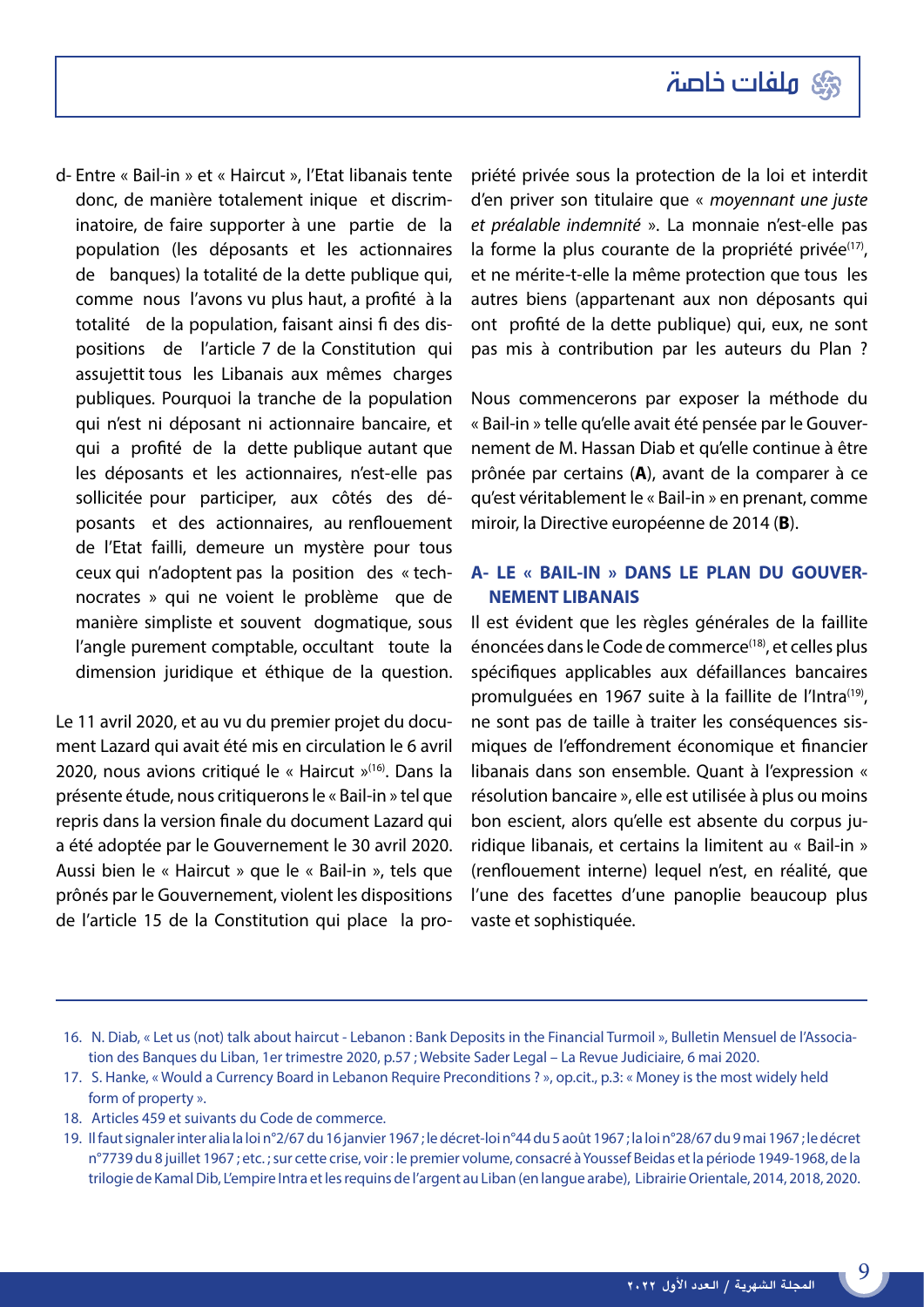#### **1- Le glissement du « Haircut » vers le « Bail-in »**

Entre la première version du document Lazard et sa version finale adoptée par le Gouvernement le 30 avril 2020, il y a eu un glissement du «Haircut» vers un « full Bail-in », mais avec une constante : une volonté affichée de réduire la taille du secteur bancaire, qui avait déjà été dévoilée dans la déclaration ministérielle du 11 février 2020 sous l'expression générique de « restructuration du secteur bancaire »(20), avant même que Lazard soit engagée par le Gouvernement. La décision de ce dernier de réduire la taille du secteur avait donc précédé les études, les calculs et la « découverte » des pertes, alors qu'en toute logique elle aurait dû suivre. Le principe directeur adopté par le Gouvernement de Hassan Diab était de faire supporter aux seules parties prenantes (« *stakeholders* ») du secteur bancaire privé (les banques, les actionnaires et les déposants) les conséquences de la crise née de la défaillance de l'Etat sur sa dette souveraine, sans imposer la solidarité au peuple dans son ensemble (et évidemment sans faire rendre gorge aux pilleurs du Trésor public).

Ce qui peut se concevoir dans un cas de difficulté strictement bancaire et ne concernant qu'un établissement bancaire isolé, ne peut pas l'être dans le cas de la crise libanaise ; et le recours au « Bailin » est discutable au double niveau technique et éthique. Le « Bail-in » est un outil aux contours bien déterminés qui trouve à s'appliquer dans le cas d'une crise bancaire ; ce n'est pas un instrument à géométrie variable utilisable arbitrairement par un débiteur souverain défaillant, surtout si celui-ci établit *post ante* de nouvelles règles à effet rétroactif visant à le libérer de sa dette aux dépens de ses créanciers.

#### **2- « Haircut » et « Bail-in » dans la première version du Plan du Gouvernement**

Dans la première version du Plan, qui avait circulé le 6 avril 2020 sous le titre de « *The Lebanese Government's Reform Program* », un « Haircut » vaguement panaché de « Bail-in » était prévu, pudiquement appelé « *Transitory exceptional contribution from large depositors* »(21). Hâtivement élaboré par l'Exécutif, sans consultation des principales parties prenantes (Banque du Liban ; Association des Banques ; organismes économiques ; représentants des déposants ; syndicats des employés de banque ; etc.), ce Plan faisait supporter au secteur bancaire une « perte » chiffrée à USD 83 milliards<sup>(22)</sup>: il prévoyait, par une simple opération comptable dénuée de soubassements juridiques, économiques et sociaux, de répartir ce montant entre les actionnaires des banques et les déposants, sans tenir compte des spécificités de chaque banque.

Cette démarche est clairement illégale et inéquit able : les pertes du secteur bancaire sont le résultat de la défaillance de l'Etat sur le paiement de ses dettes ; il ne s'agit donc pas d'opposer un renflouement bancaire par l'argent des contribuables (Bail-out) à un renflouement par l'argent des déposants (Bail-in), comme c'est le cas dans une classique crise bancaire, mais plutôt de répartir la charge de la dette nationale.

Il est légitime de se demander comment le Gouvernement, qui avait chargé le 26 mars 2020 le ministre des Finances de prendre les mesures nécessaires pour déterminer les « *chiffres précis* » (sic) du bilan et du compte de résultats de la Banque du Liban $(23)$ , a pu, deux semaines plus tard, dans la première version du Plan, et sans que sa décision du 26 mars ait reçu un début d'exécution, établir les chiffres des «pertes» du secteur bancaire et, plus grave encore, s'en

- 22. ibid.
- 23. Procès-verbal n°15, décision n°3.

<sup>20.</sup> Section 1, point 4, p.6, de la Déclaration ministérielle du 11 février 2020.

<sup>21.</sup> Première version du Plan, « The Lebanese Government's Reform Program », p.19.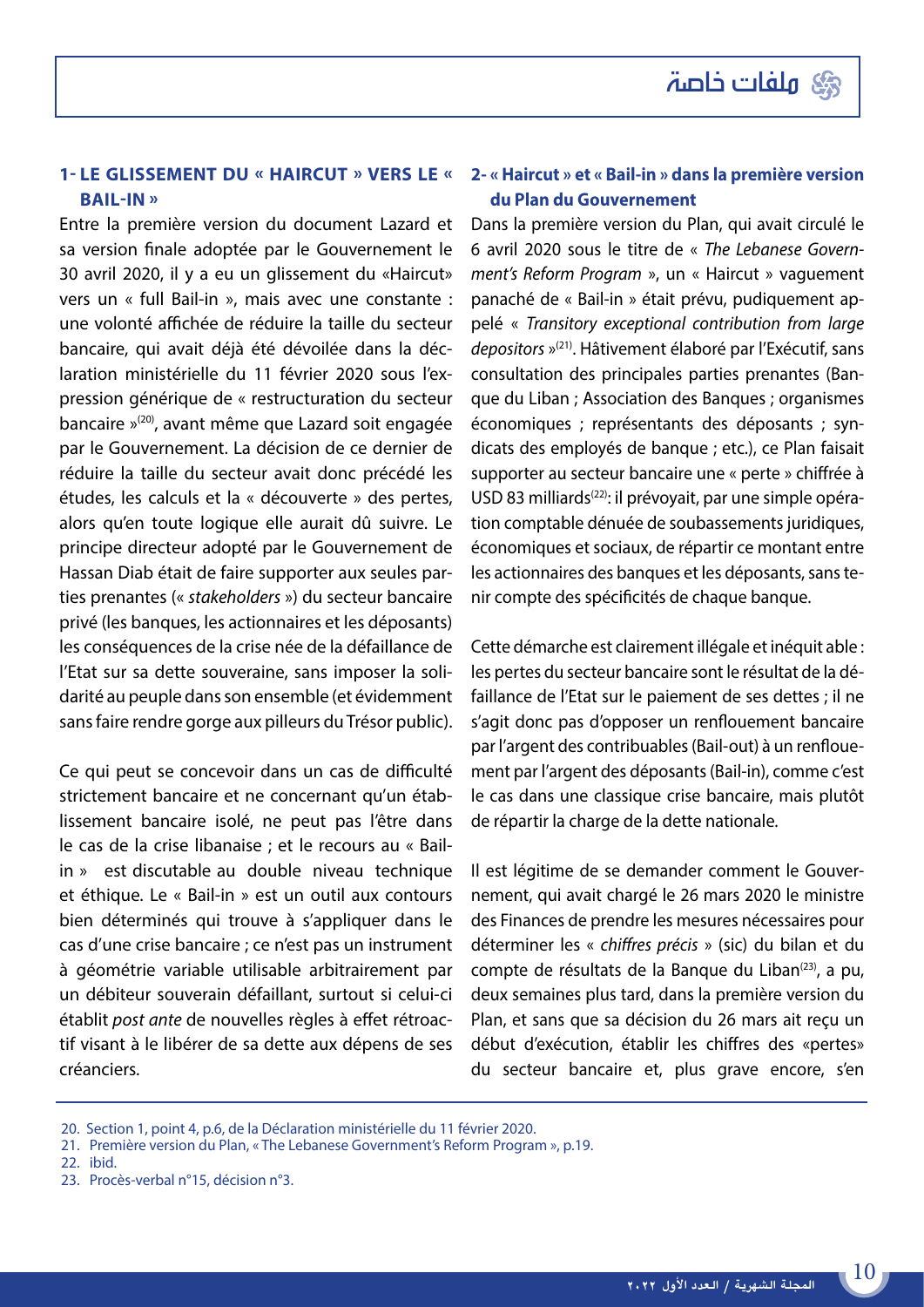ser vir pour imposer aux actionnaires des banques une dépossession de leurs actions et aux déposants une ponction de leurs comptes. Comment et où des chiffres, introuvables le 26 mars, ont-ils été trouvés deux semaines plus tard, le 6 avril ; comment ces chiffres incertains ont-ils reçu la qualification de « pertes » ; comment de telles conséquences extrêmes sur la propriété privée et sur l'égalité des citoyens devant les charges publiques, principes éminemment constitutionnels, ont-elles pu être tirées de ces chiffres ?

Clairement, il ne s'agit pas de « Bail-in », mais de confiscation pure et simple, de « *raid and plunder*»(24). Cette confiscation directe n'est pas la seule atteinte prévue (mais non encore mise e application) aux dépôts bancaires ; une autre confiscation, non moins flagrante et brutale, est déjà appliquée depuis Octobre 2019, et elle avance à marche forcée : des plafonds sont imposés aux retraits effectués par les déposants bancaires, dans la plus belle tradition zimbabwéenne<sup>(25)</sup> ; et les dépôts en devises étrangères sont soumis  $\dot{a}$  une « liralisation » forcée<sup>(26)</sup> à des taux complètement découplés (à la baisse) de ceux en vigueur sur le marché libre<sup>(27)</sup>. En effet, se retranchant derrière les « *circonstances exceptionnelles prévalant dans le pays* » et la « *continuité du service publique* » (expressions que la Banque du Liban a pris l'habitude d'utiliser de manière systématique et routinière dans les motifs de ses Décisions, sans plus d'explications ni de développements, ce qui rend difficile l'appréciation de ces circonstances par le Conseil d'Etat en cas de recours), la Banque du Liban a permis aux banques commerciales de contraindre<sup>(28)</sup> leurs déposants, qui souhaitent effectuer des retraits de leurs comptes libellés en devises étrangères, à le faire uniquement en livres libanaises et avec des plafonds très bas.

#### **3- Le « Bail-in » dans la version finale du Plan du Gouvernement**

La version finale du Plan, adoptée le 30 avril 2020 par le Gouvernement sous le titre de « *The Lebanese Government's Recovery Plan* », a évolué sur trois points, mais sans rien changer sur le fond $(29)$ . Il y est prévu qu'une analyse de chaque banque prise séparément (« *bank by bank basis* ») sera entreprise; qu'il n'y aura plus de « Haircut » *stricto sensu*, mais un « *full bailin* » des détenteurs d'actions ordinaires et aussi des actions préférentielles ; et que les grands déposants se verront offrir le choix d'une conversion de leurs dépôts en actions bancaires, en parts d'un très peu crédible « fonds de récupération de biens publics volés » (sic), ou enfin, comme nous l'avions nousmêmes préconisé en parlant de clause de retour à meilleure fortune<sup>(30)</sup>, en obligations bancaires subordonnées à long terme. Mais le but avoué du Plan demeure la réduction de la taille du secteur bancaire, par fusions volontaires ou forcées, ce à quoi s'est ajoutée la décision d'émettre cinq nouvelles licences bancaires.

<sup>24.</sup> Ph. Halsman & R. Lamberti, When Money Destroys Nations – How Hyperinflation Ruined Zimbabwe …, op.cit., p.74.

<sup>25.</sup> Ph. Halsman & R. Lamberti, When Money Destroys Nations – How Hyperinflation Ruined Zimbabwe …, op.cit., p.52 et p.89.

<sup>26.</sup> ce que nous avions prévu depuis le tout début de la crise, en Janvier 2020 : N. Diab et K. Daher, « Perspectives juridiques et financières de la crise de la dette souveraine libanaise » (en langue arabe), Revue du Barreau de Beyrouth «Al Adl», 2020, p.7 ; et website ALDIC (Association Libanaise pour les Droits et l'Information des Contribuables), 11 janvier 2020.

<sup>27.</sup> Essentiellement, deux Décisions de la Banque du Liban sont responsables de cet état de fait : la Décision Principale n°13221 (Circulaire n°151) du 9 avril 2020 (telle qu'amendée) et la Décision Principale n°13335 (Circulaire n°158) du 8 juin 2021. 28. Bien qu'il soit dit dans l'une des deux Décisions Principales ci-dessus qu'il ne s'agit pas d'une obligation pour le client, mais d'une « décision volontaire » de sa part, il est clair qu'il s'agit bien d'une obligation, puisque le client est placé devant l'alternative suivante : soit effectuer « volontairement » un retrait en livres libanaises de son compte libellé en devises étrangères (à un taux de conversion imposé), soit ne rien retirer du tout.

<sup>29.</sup> Version finale du Plan, adoptée par le Gouvernement le 30 avril 2020, sous le titre de « The Lebanese Government's Recovery Plan », pp.29-30.

<sup>30.</sup> N. Diab, « Let us (not) talk about haircut - Lebanon : Bank Deposits in the Financial Turmoil », op.cit.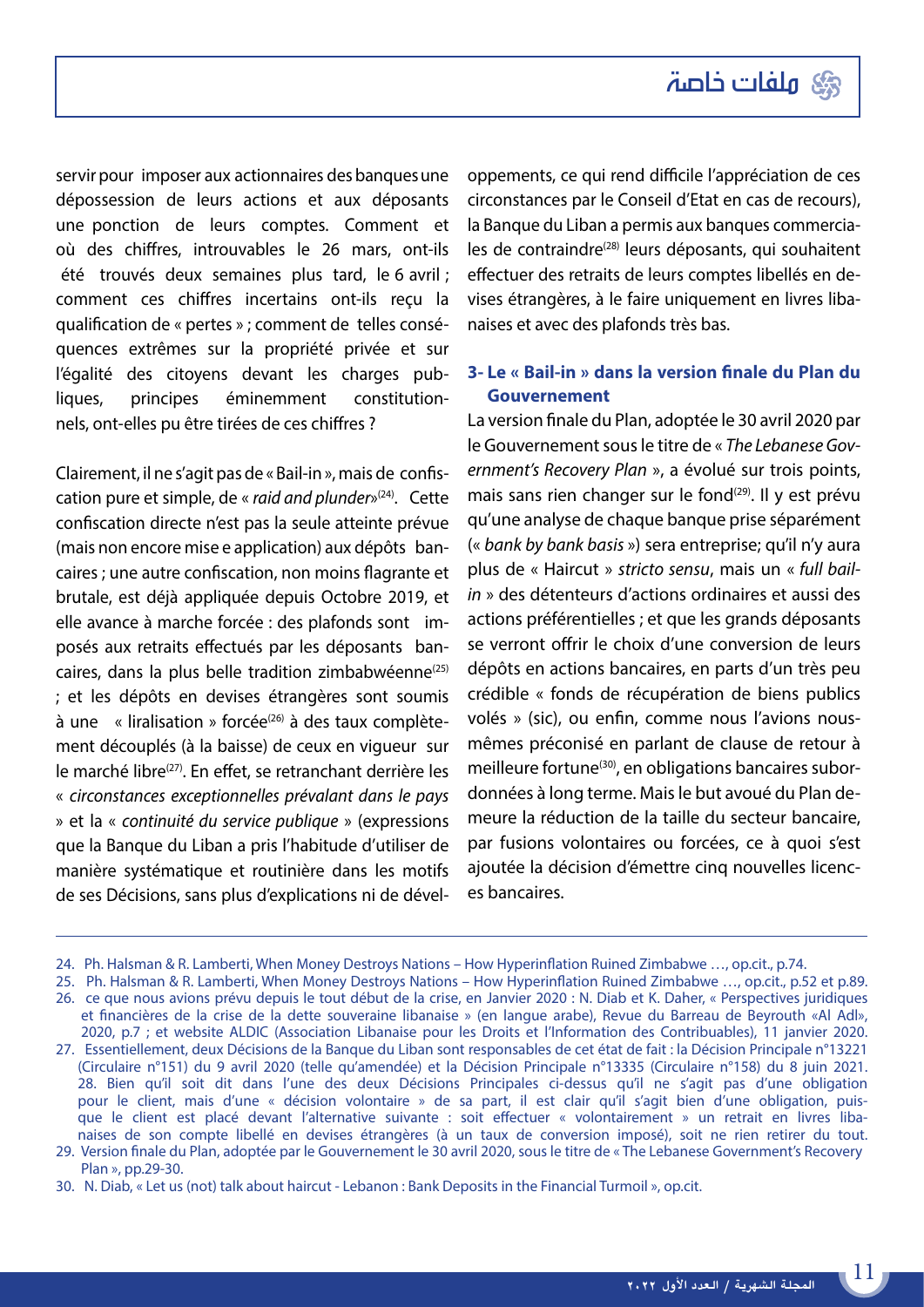

Le Plan enfonce des portes ouvertes en énonçant doctement une évidence : « *A full bail-out of the financial sector is not an option. All around the world since the 2008 financial crisis, international practice has shifted away from the idea that a failed financial system should be supported by public/taxpayers money* »(31). Mais ce que le Plan ne dit pas, c'est que le Liban n'est pas (seulement) confronté à un « *failed financial system* », mais à une défaillance désorganisée de l'Etat. Il aurait fallu commencer par cette constatation, pour en tirer ensuite les conséquences juridiques et économiques.

Il est loisible à certains d'affirmer, sans aucun soubassement textuel au Liban, que les banques sont responsables d'un soutien abusif de crédit de leur emprunteur (l'Etat). Mais cette affirmation est pour le moins discutable quand le débiteur (l'Etat) est, non seulement « non profane » mais est parfaitement « averti »(32), étant noté au passage que les prospectus des émissions d'Eurobonds de l'Etat libanais désignent le ministère de la Justice comme étant l'un des conseillers juridiques (« *Legal Advisor* ») de l'Etat-émetteur ; celui-ci peut-il vraiment prétendre ne pas avoir été « averti » ?

De plus, l'Etat dispose de divers moyens de « persuasion » pour se faire octroyer des financements bancaires : « *The moral suasion hypothesis states that local politicians can influence bank executives' decisions when it comes to investement in local government bonds* »(33). Par ailleurs, même s'il est avéré, le soutien abusif de crédit par le créancier n'exonère pas le débiteur défaillant, surtout quand celui-ci a dilapidé, en connaissance de cause, l'argent emprunté. Enfin, quel meilleur et plus sûr placement pour une banque commerciale que le dépôt auprès de sa propre banque centrale (refuge de dernier ressort), et quel meilleur débiteur que son propre Etat ? Prétendre que l'Etat est profane, qu'il est non averti, qu'il a emprunté en bonne foi, qu'il a dépensé diligemment, que son comportement était intègre, qu'il n'a aucune influence directe ou indirecte sur les banques opérant sur son territoire, qu'il n'est pas un bon débiteur ; puis rendre les banques dispensatrices de crédit responsables de la défaillance de l'Etat; et finir par tirer comme conséquence de ce qui précède que l'Etat-débiteur n'est plus tenu de rembourser sa dette ; tout ceci ressemble à une promenade sur les chemins heideggériens qui ne mènent nulle part.

#### **B- LE « BAIL-IN » EST UNE VOIE SUBSIDIAIRE DE LA RESOLUTION BANCAIRE**

Le droit libanais ne comporte pas de dispositions relatives à la résolution bancaire telle qu'entendue en droit européen, c'est-à-dire « *un régime administratif qui repose sur l'Autorité de Contrôle prudentiel et de résolution et dont l'application évince le juge judiciaire et les procédures collectives qui se déroulent sous son contrôle* »<sup>(34)</sup> : il n'y a, au Liban, ni corpus de lois ni autorité dédiée à cet effet. Parler donc de « Bail-in » dans le Plan libanais ne correspond strictement à rien. Quant à ceux qui affirment que le Parlement libanais pourra toujours voter une loi sur la résolution ban

<sup>31.</sup> Version finale du Plan, adoptée par le Gouvernement le 30 avril 2020, sous le titre de « The Lebanese Government's Recovery Plan », p.25.

<sup>32.</sup> Th. Bonneau, Droit bancaire, L.G.D.J., 2019, n°957 et n°961 ; D. Legeais, « Responsabilité du banquier fournisseur de crédit », JurisClasseur Banque – Crédit – Bourse, Fasc.500, 2019, voir surtout n°117, n°128 et s., et n°156 et s.; avant et après la réforme, en France, de 2005 ; l'article L.650-1 du Code de commerce français pose le principe de l'irresponsabilité du banquier dispensateur de crédit sauf dans des cas très spécifiques : la fraude, l'immixtion et la disproportion des garanties.

<sup>33.</sup> A. Michaelides, « Cyprus » in « Bank Resolution and ''Bail-In'' in the EU : Selected Cases Pre and Post BRRD », World Bank Group, 2016/2017, p.20.

<sup>34.</sup> Th. Bonneau, Droit bancaire, op.cit., n°365.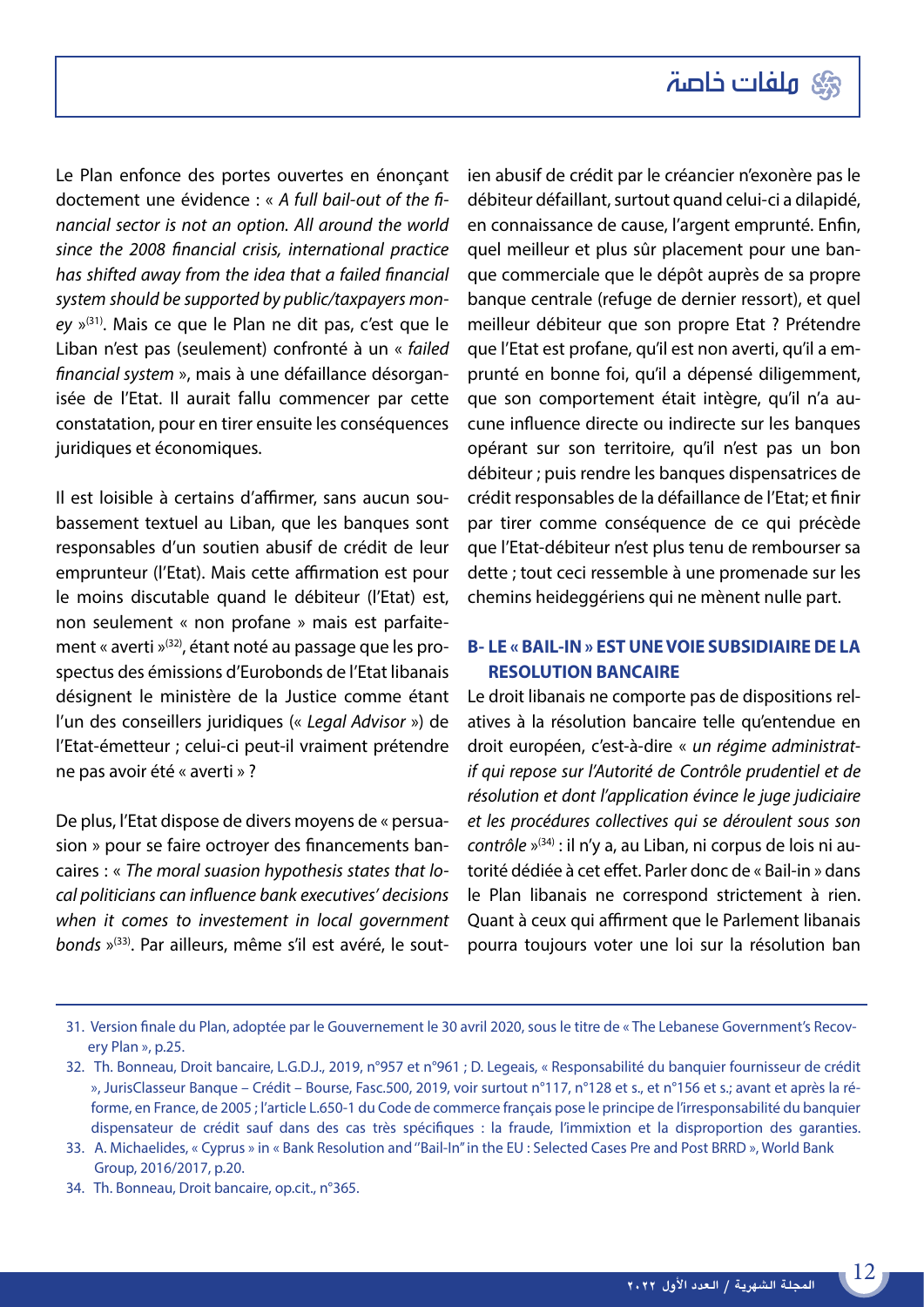

caire, il suffit, pour leur démontrer l'inanité de cette affirmation, de rappeler que le Parlement n'a pas encore réussi à adopter une relativement simple loi sur le contrôle des capitaux (dont les projets qui circulent ne font que quatre ou cinq pages) et de les renvoyer à la Directive européenne de 2014 (voir ci-dessous) qui couvre 158 pages.

Le Plan libanais a posé le « Bail-in » comme voie principale de résolution bancaire, alors qu'en droit européen il n'est que l'une parmi les quatre voies empruntables, lesquelles ne sont, par ailleurs, disponibles de manière subsidiaire que si la voie principale de la liquidation ne l'est pas. Après la crise financière mondiale de 2007/2008 qui, rappelons-le, était essentiellement due au dysfonctionnement d'établissements bancaires et financiers et non pas à la défaillance d'Etats, il y a eu un changement de paradigmes qui a fait glisser la prise en charge des pertes bancaires des contribuables (Bail-out) vers les stakeholders des établissements en difficulté (Bail-in), au motif que ce sont les seconds qui, ayant pris le risque de ces établissements, doivent en supporter seuls les conséquences, sans compter que ce sont eux qui ont profité des revenus distribués le cas échéant par ces établissements. C'était le début de la transition du « Bail-out » par l'Etat et donc les contribuables vers le « Bail-in » par les parties prenantes.

Ce schéma de la résolution bancaire ne correspond clairement pas à la crise libanaise, dans laquelle ce ne sont pas une ou plusieurs banques qui sont en difficulté de leur fait propre et dont les stakeholders devraient par conséquent supporter les conséquences seuls (à l'exclusion de l'ensemble des contribuables), mais c'est l'entièreté du secteur bancaire qui est sinistré par inter allia la défaillance de son débiteur principal, l'Etat.

La pièce maîtresse du dispositif européen, dont il faudrait s'inspirer au Liban, est la **Directive 2014/59/ UE du 15 mai 2014, modifiée en 2019(35) établissant un cadre pour le redressement et la résolution des établissements de crédit et des entreprises d'investissement** (la BRRD).

La Directive prévoit que le principe reste la liquidation de l'établissement bancaire en difficulté<sup>(36)</sup>, et ce n'est que si cette liquidation risque de déstabiliser le système bancaire et pose des risques de contagion, au vu notamment de la taille de l'établissement concerné, que le recours à la résolution est ouvert<sup>(37)</sup>, et encore à condition qu'aucun créancier n'encoure des pertes plus importantes que celles qu'il aurait subies si l'établissement avait été liquidé selon une procédure normale d'insolvabilité<sup>(38)</sup> ; il s'agit du principe NCWOL : « *No Creditor Worse Off than under Liquidation* ». Par ailleurs, les plans de résolution ne devraient tabler que de manière très limitée et exceptionnelle sur le soutien financier de l'Etat<sup>(39)</sup>, ni exposer les contribuables à un risque de perte<sup>(40)</sup>. En amont, des mécanismes d'alerte et de prévention sont prévus pour réduire les risques de défaillance et donc de résolution.

La Directive édicte un principe et impose un devoir, que les auteurs du Plan libanais ont complètement ignorés : le principe est que les atteintes au droit de

- 35. Directive 2019/879/UE du 20 mai 2019.
- 36. 45e et 46e Considérants de la Directive européenne.
- 37. 49e Considérant de la Directive européenne.
- 38. 5e Considérant de la Directive européenne.
- 39. Articles 56 et s. de la Directive européenne.
- 40. 31e Considérant de la Directive européenne.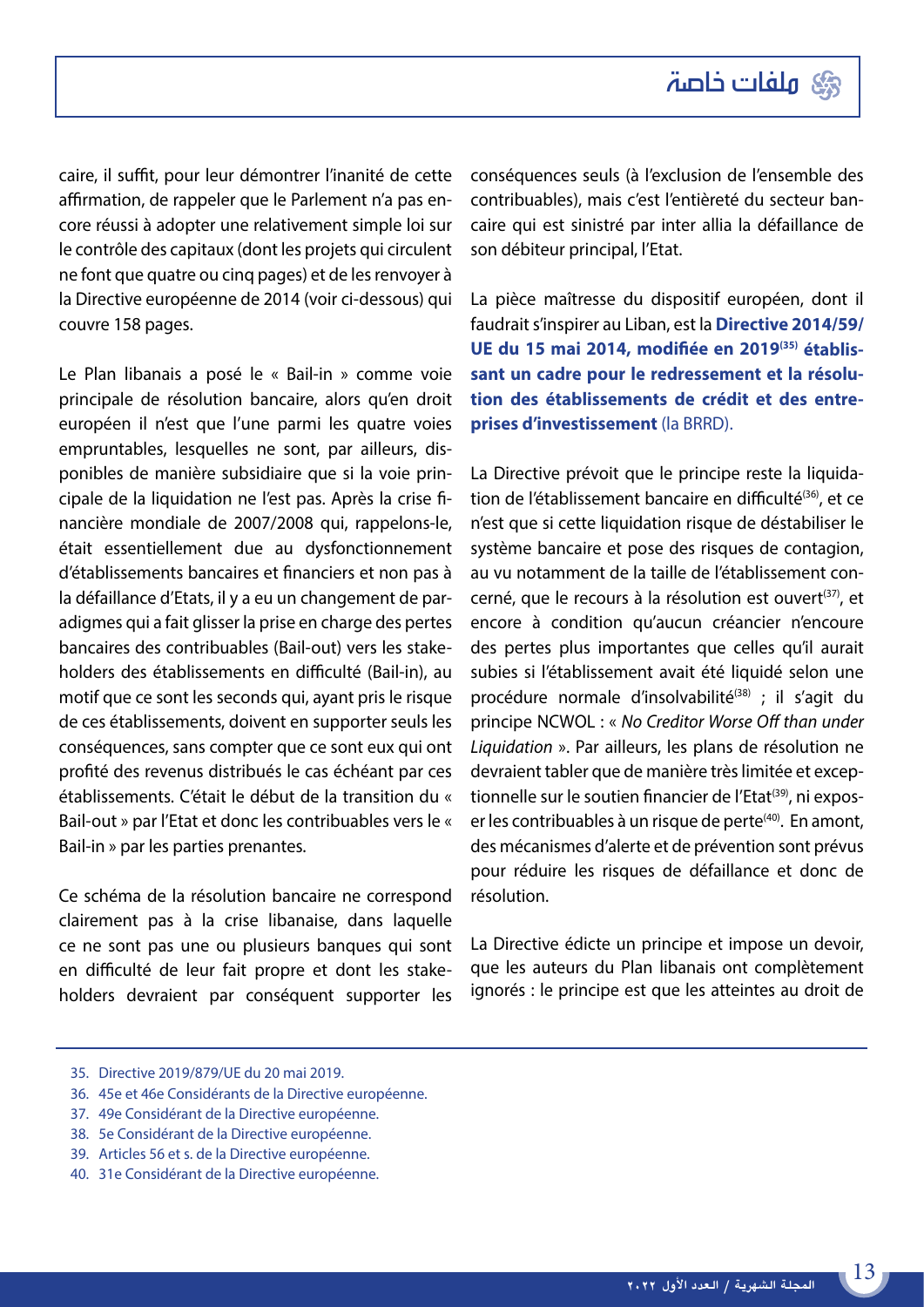propriété, par les mécanismes de résolution bancaire, ne devraient pas être disproportionnées<sup>(41)</sup> ; le devoir est de fonder l'évaluation de l'actif et du passif des établissements défaillants, qui est le préalable de toute décision de résolution, sur des « *hypothèses justes, prudentes et réalistes* »(42).

Si la liquidation de l'établissement bancaire défaillant n'est pas possible et qu'il y a donc lieu de déclencher la résolution bancaire, le choix se fait entre quatre instruments, énumérés dans cet ordre dans la Directive<sup>(43)</sup> et qui peuvent être appliqués de manière séparée ou combinée : (i) la cession des activités de l'établissement ; (ii) le recours à un établissement-relais ; (iii) la séparation des actifs (*Good Assets / Bad Assets*) ; et (iv) l'instrument innovant qu'est le renflouement interne (« Bail-in »). Il est important de relever que le « Bail-in » ne doit être effectué que s'il a pour effet de rétablir la bonne santé et la viabilité à long terme de l'établissement concerné<sup>(44)</sup>.

Dans le Plan libanais, le « Bail-in » est retenu comme seul instrument de résolution sans que, et ceci est une question majeure, l'autorité de résolution soit identifiée : serait-ce la Banque du Liban, malgré tous les reproches qui lui sont adressés par les auteurs du Plan ? Ou le ministère des Finances, qui est le responsable direct de la création et de la dilapidation de la dette publique interne et internationale ? Ou encore une nouvelle autorité autonome, au sort aussi incertain que toutes les autorités qui ont été instituées au Liban dans d'autres domaines ? En évinçant les autorités judiciaires, qui sont au cœur des procédures collectives classiques, et en recourant à un « Bail-in » non balisé légalement, le Plan dépouille les stakeholders d'un recours impartial dans le cadre duquel ceux-ci peuvent exercer leur droit de la défense.

\* \* \*

La restructuration du secteur bancaire libanais ne peut pas se faire de manière forcée par le débiteur défaillant qu'est l'Etat, sans textes de lois ni autorité dédiée à cet effet, et sous la pression dogmatique ou démagogique de certains. L'Etat doit commencer par reconnaître sa dette et accepter de la prendre en charge; la population entière doit être mise à contribution, pour avoir profité de la dette publique ; la Banque du Liban et les banques doivent assumer leurs responsabilités. Reconnaissance de dette, solidarité et responsabilité sont les trois piliers de tout plan.

En date du 15 juillet 2020, la Banque du Liban a institué une commission paritaire « de restructuration des banques », composée de représentants de la Banque du Liban, de la Commission de Contrôle des Banques et de l'Association des Banques ; rien n'en est sorti.

C'est en période de crise que la règle de droit doit être le plus respectée. La contourner, la remodeler, la violer au motif de l'urgence, de la nécessité et des circonstances exceptionnelles ne peut être que néfaste et générateur d'injustices qui portent en elles les germes de crises encore plus graves. Le danger économique est décuplé quand les décideurs se croient dégagés du devoir de respecter les droits fondamentaux, qui sont à la base du contrat social. La propriété privée, la non-discrimination, l'égalité devant les charges publiques, le libéralisme économique ne sont pas de vains mots ; ils sont gravés dans le marbre de la Constitution libanaise.



- 41. 50e Considérant de la Directive européenne.
- 42. 52e Considérant de la Directive européenne.
- 43. Article 37.3 de la Directive européenne.
- 44. Article 43.3 de la Directive européenne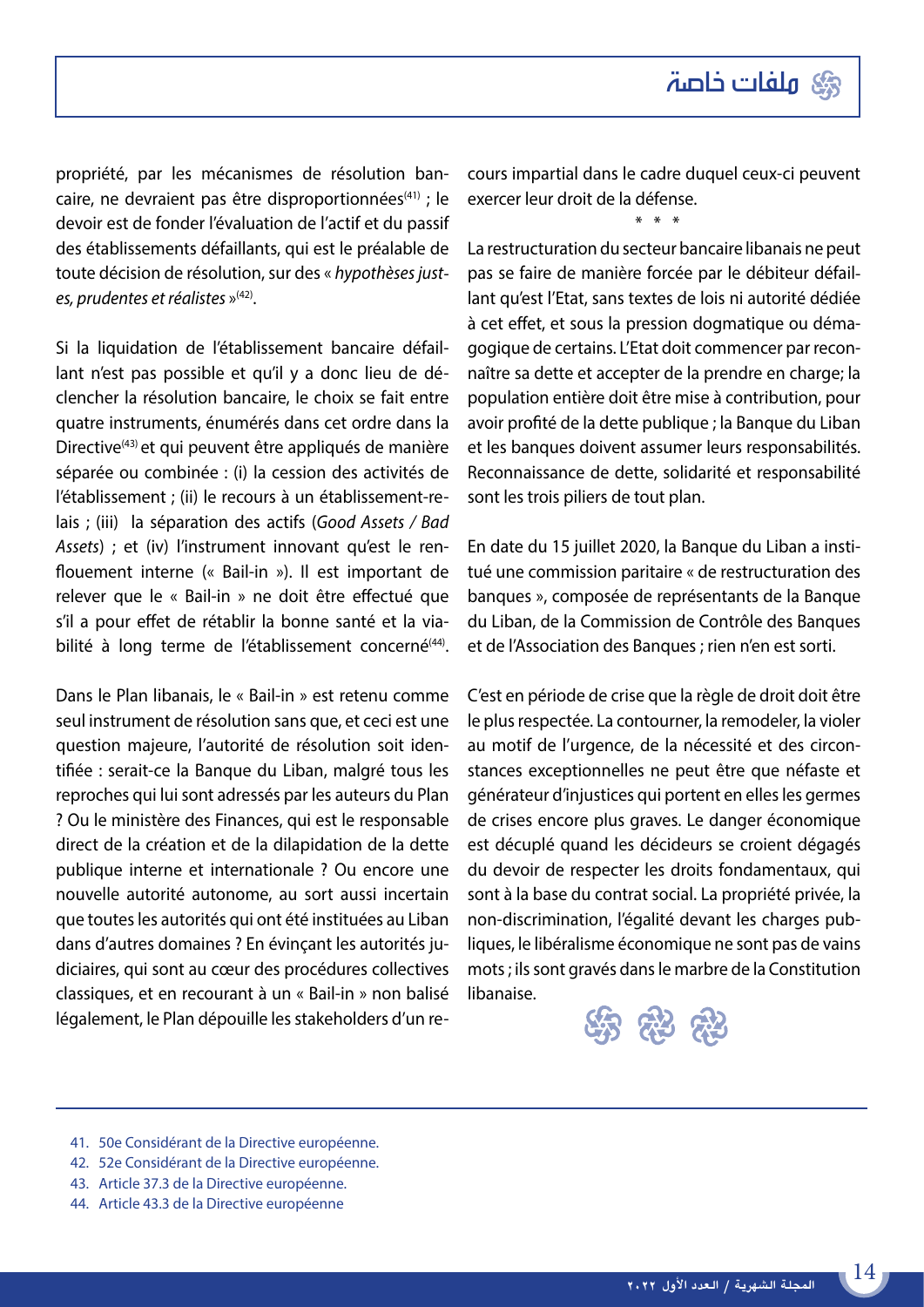### خالصة التعاميم الصادرة عن مصرف لبنان خالل شهر كانون الثاني 2021

**تعميم وسيط رقم ٦١١ عدم رفض الشيكات التي يودعها العمالء يف حساباتهم الجارية**

نودعكم ربطاً نسخة عن القرار الوسيط رقم 13405 تاريخ ٢٠٢٢/١/٢٥ المتعلّق بتعديل القرار الأساسي رقم١٣١٠٠ تاريخ ٢٠١٩/٩/٣ (فتح الحسابات المصرفية المرفق بالتعميم الأساسي رقم ١٤٧.

**قرار وسيط رقم ١٣٤٠٥ تعديل القرار األسايس رقم ١٣١٠٠ تاريخ ٢٠١٩/٩/٣**

ان حاكم مصرف لبنان، بناءً على قانون النقد والتسليف سيّما المادتين ٧٠ و١٧٤ منه،<br>. وبناءً على القرار الأساسي رقم ١٣١٠٠ تاريخٍ ٢٠١٩/٩/٢ وتعديلاته المتعلّق بفتح الحسابات المصرفية، ومنعاً لأي إستنسابية وعدم مساواة بني العمالء،

وبناءً على قرار المجلس المركزي لمصرف لبنان المتَّخذ في جلسته املنعقدة بتاريخ ،2022/1/19

يقرَّر ما يأتيّ :<br>المادة الأولى : يّعدل ترقيم كل من المادة الخامسة والمادة السادسة من القرار الأساسي رقم ١٣١٠٠ تاريخ ٢٠١٩/٩/٣ بحيث يصبح عىل التوايل املادة السادسة واملادة السابعة.

**املادة الثانية :** يضاف اىل القرار األسايس رقم 13100 تاريخ 2019/9/3 ّ املادة الخامسة التايل نصها:

 **»املادة الخامسة:** عىل املصارف عدم رفض الشيكات التي ّ يودعها العمالء يف حساباتهم الجارية لديها إالّ إذا أدى ذلك اىل:

 - عدم مراعاة أحكام القانون رقم 44 تاريخ 2015/11/24 (المتعلّق مكافحة تبييض الأموال وقمويل الإرهاب).

 - عدم مراعاة النصوص التنظيمية الصادرة عن مرصف لبنان سيما احكام القرار الأساسي رقم ٧٨١٨ تاريخ ٢٠٠١/٥/١٨ (المتعلّق بنظام مراقبة العمليات المالية والمصرفية لمكافحة تبييض الاموال وتمويل الإرهاب) وأحكام القرار الأساسي رقم ٦٩٣٩ تاريخ ١٩٩٨/٣/٢٥ المتعلّقة بنسب الملاءة.»

ال<mark>مادة الثالثة : يُع</mark>مل بهذا القرار فور صدوره.

ا<mark>لمادة الربعة : يُنش</mark>ر هذا القرار في الجريدة الرسمية.

 **بريوت، يف 26 كانون الثاين 2022 حاكم مرصف لبنان رياض توفيق سالمه**

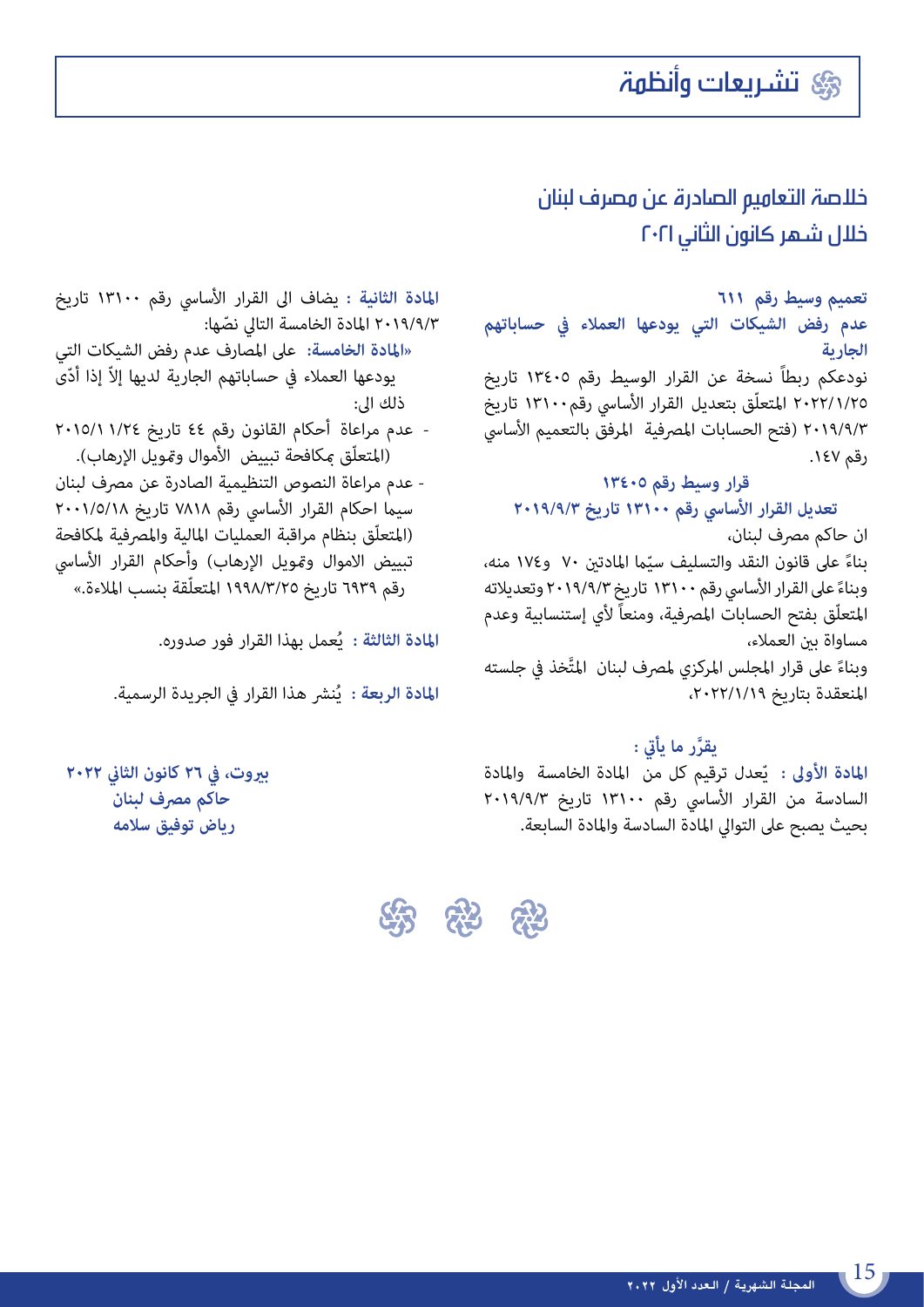### أخبار إقتصادية ومصرفية محلية

#### **لبنان الثاين عربياً يف احتياطات الذهب**

نرش مجلس الذهب العاملي يف كانون الثاين 2022 تقريره إلحتياطات البنوك املركزية يف العامل من الذهب، وأظهرت البيانات أن الإحتياطات بلغت ٣٥٥٧١,٣ طناً من المعدن. ووفقاً للبيانات فقد زاد إجاميل اإلحتياطات بنحو 11 طناً يف تقرير شهر كانون الثاني ٢٠٢٢ مقارنةً بشهر كانون الأول ٢٠٢١. وتتصدّر الولايات المتحدة دول العالم بإحتياطات المعدن النفيس، حيث متلك ٩١٣٣,٥ طناً، تليها في المرتبة الثانية ألمانيا (٣٣٥٩,١ طناً)، ومن ثم إيطاليا (١,٢٤٥١ طناً)، وبعدها تأتى فرنسا (٢٤٣٦,٤ طناً)، ومن ثم روسيا (٢٢٩٨,٥ طناً).

ويُعدّ الذهب ملاذاً آمناً خصوصاً في أوقات الأزمات، حيث يِتجه الكثيرون نحو شرائه للتحوط من مخاطر التضخم، وفي الأعوام املاضية شهدت أسعار املعدن النفيس ارتفاعاً يف ظل أزمة جائحة «كورونا» وتبعاتها.

أما عربياً، فتتصدّر السعودية الدول العربية بإحتياطات الذهب، حيث متتلك اململكة 323.1 طناً من املعدن النفيس، يليها لبنان في المرتبة الثانية إذ متلك ٢٨٦٫٨ طناً وذلك وفق التقرير الأول ملجلس الذهب العاملي هذا العام.

#### **ّع إىل املنتجات اللبنانية لإلستفادة منها ُ بوشكيان يفتتح معرض »صنع يف لبنان« يف بغداد... والعراق يتطل**

ركّزت املواقف التي أطلقت يف افتتاح وزير الصناعة جورج بوشكيان ممثّالً رئيس مجلس الوزراء نجيب ميقايت معرض »صنع يف لبنان« يف معرض بغداد الدويل يف العاصمة العراقية، على أهميّة عودة الصناعة اللبنانية إلى السوق العراقية بزخم، تواكبها خبرات اللبنانيّين في مجالات صناعة الدواء والتدريب والتعبئة والتغليف والتسويق والربمجة والتكنولوجيا والتوثيق والأرشفة والأبحاث والدراسات. وبدا الإستعداد العراقى واضحاً لمدّ لبنان بالموادّ الأوّلية ولا سيّما النفطيّة منها الضروريّة لتصنيع منتجات عديدة تدخل في قطاعات الصناعات الكيماويّة والبتروكيماويّة. وكان التوافق تاماً على التقاء المصالح لمصلحة البلدين والشعبين، وتوطيد العلاقات وإرسائها على أسّس متينة ا<br>ا وثابتة وطويلة الأمد.

وأبرز ما تحقّق هو الدعوة التي وجّهها بوشكيان إلى الى الوزير منهل الخبّاز لزيارة لبنان وإقامة معرض «صنع في العراق» في لبنان، الأمر الذي لاقى ترحيباً لافتاً من قبل الجانب العراقي. وافتتح املعرض بالنشيدين اللبناين والعراقي، ومن ثم الوقوف دقيقة صمت عن أرواح الشهداء يف العراق ولبنان.

وضمّ المعرض الذي افتتحه بوشكيان ووزير الصناعة والمعادن<br>العراقية منهل عزيز الخباز، والذي نظّمته شركة «الهيبة «Prestige، ڠانين عارضاً عِثّلون قطاعات انتاجيّة عديدة لا

سيّما في موادّ التجميل والموادّ الغذائيّة والألبان والأجبان والمونة والكرتون والتعبئة والتغليف والألبسة والمعدّات الصناعيّة المطبخيّة.<br>.

كما أُقيم جناح لكلّ من السفارة اللبنانيّة في العراق وغرفة التجارة والصناعة والزراعة في طرابلس والشمال الذي حضر رئيسها توفيق دبويس بصفته ممثّالً اتّحاد غرف التجارة والصناعة والزراعة اللبنانيّة. كما حضر سفير لبنان في العراق علي الحبحاب وقنصل لبنان العام وسام كالكش وامللحق التجاري صالح صالح، وممثّل رئيس جمعيّة الصناعيّين اللبنانيّين فادي الجميّل وعضو مجلس الإدارة زياد الشمّاس.

وبعد ذلك، ألقى المدير العام مفوّض شركة الهيبة المنظّمة للمعرض وسام غلاييني كلمة جاء فيها: «يأتي تنظيم معرض «صنع في لبنان» في العراق لدعم الشركات اللبنانية الناشطة يف قطاعي الصناعة والخدمات، وملساندتها يف تسويق منتجاتها ولايجاد شراكات مع القطاعين الخاص والعام في العراق».

ّ وعدد بعض القطاعات املشاركة ومنها: »الصناعات الغذائية، األدوات الكهربائية، الصناعة التجميلية، األزياء واأللبسة، التصاميم واإلستشارات الهندسية والقطاع الطبي والسياحي وشركات النقل التجاري».

وقال الوزير العراقي النجار «نحاول الإطّلاع من خلال هذا املعرض عىل الخربات واإلمكانيات التي ميكن اإلستفاده منها من الدول المجاورة. سبق ان استقبلنا معارض «صنع في الأردن» و«صنع في مصر» و «صنع في سوريا»، والهدف كما قلت ليس التبادل التجاري ونقل البضائع وزيادة املبيعات إمنا الهدف هو الإطّلاع على منتجات هذه الدول وكيفية التعامل معها وما هي أساليب التعبئة والتغليف والكفاءة والجودة وملعرفة مميزات هذه املنتجات وكيفية اإلستفادة من هذه الخربات ونقلها من خلال التدريب والشراكة والتعاون والإستثمار المتبادل ومن خلال التكامل الإقتصادي العربي الذي نتمناه في المستقبل للمنطقة،<br>على أن يصبّ في مصلحة العراق.

على أن يصبّ في مصلحة العراق.<br>وأضاف: نرمي الى الإطِّلاع على الإمكانيات والصناعات التي مكن ان تخدم المنطقة والعراق. كما نبحث عن الكفاءة وإعادة الصناعة الى العراق من خلال التطوير والتدريب وتحسين الأداء والبحث عن نوع جديد من التسويق يظهر املنتج العراقي بشكل جديد. وختم:»لبنان دولة مهمة جداً والشعب اللبناين كريم ويستحق التقدير ونحن مؤازرون لهذا الشعب ونقف اىل

جانبه لتحمّل الصعاب».<br>وألقى بوشكيان كلمة مما قال فيها ٍ«يضع الصناعيّون في داً، وتعرَّفْتم<sub>،</sub> إليها سواء<br>\* تصرّفكم منتجاتهم التي تعرفونها جيّداً، وتعرَّفْتم إليها سواء<br>خلال اقامة العراقيّين في لبنان، للعمل أو الدراسة أو السياحة، ّ وسواء هنا يف العراق التي تستقبل البضاعة اللبنانية. أمتنى أن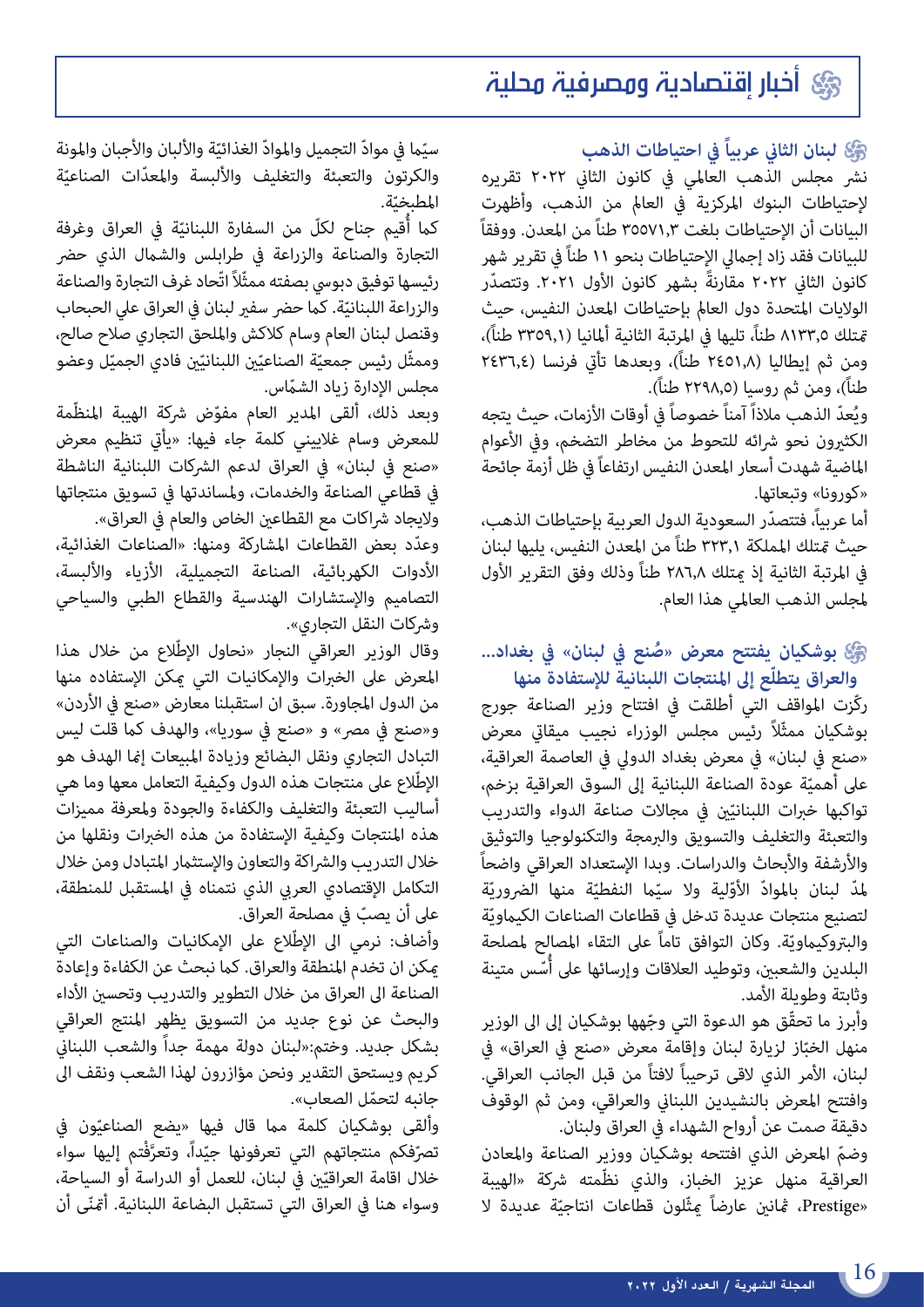### أخبار إقتصادية ومصرفية محلية

يحتلّ «صُنع في لبنان» الصدارة والأولويّة في خيارات مشترياتكم، يحتلّ «صُنع في لبنان» الصدارة والأولويّة في خيارات مشترياتكم،<br>لا لشيء، وإمْا لجودتها ونوعيّتها ومّتّعها بالمواصفات الدوليّة.<br>\* لبنان والعراق يسيران على سكّة تعاون متقدّم ويخطوان معاً خطوات ثابتة يف إرساء عالقات متينة وثابتة نحو املستقبل«. كما ألقى دبوسي كلمة اتّحاد الغرف اللبنانية، وشدّد فيها على مّسّك لبنان واللبنانيّن بأفضل العلاقات السياسية والإنسانية والإقتصادية والإجتماعية.

ثم تحدّت الشمّاس ممثّلاً رئيس جمعية الصناعيّين فادي الجميّل فقال: »نعترب السوق العراقي سوقاً واعداً للمنتجات الصناعية اللبنانية. ونتطلع في جمعيّة الصناعيّين الى توسيع أطر التعاون وصولاً الى تحقيق شراكات حقيقيّة مستقبليّة».<br>.

#### **إطالق املتجر اللبناين الرقمي يف الصني إلدخال منتجات لبنانية إىل األسواق الصينية:**

#### رفع كلّ العقبات أمام الصناعة اللبنانية وعرض منتجات أكثر من 40 رشكة دفعة واحدة.

وقّع وزير الاقتصاد والتجارة أمين سلام مذكّرة تفاهم مع شركة Lebanese Signature بهدف تأسيس وتشغيل المتجر اللبناني الرقمي في الصين على منصّة JD.com، في مسعى من وزارة<br>الإقتصاد والتجارة اللبنانية لدعم المصدّرين والمنتجين اللبنانيّين والعمل عىل إدخال املزيد من العملة الصعبة اىل البالد، خاصة يف ظلّ الظروف اإلقتصادية الراهنة، وإىل اإلستفادة من كل الفرص المتاحة لمساندة المصدّرين اللبنانيّين في الولوج إلى أسواق<br>.

جديدة ومهمّة تعود بالفائدة على الإقتصاد اللبناني.<br>في السنوات الماضية، أعربت الكثير من الشركات اللبنانية عن رغبتها واستعدادها للمشاركة يف دخول السوق الصيني الذي يُعدّ من أكبر الأسواق الإستهلاكية في العالم، واللافت أن الدراسات تظهر أن أكثر من ٨٠٪ من المستهلكين الصينيّين<br>-يستخدمون تطبيقاً إلكرتونياً أو موقعاً ّ عىل االنرتنت للتسوق، فيما معدّل الوقت الذي مصيه المستهلكون الصينيون على الإنترنت يصل الى ما يقارب ٣٥٨ دقيقة في اليوم. وتشير الأرقام الرسمية الى أنه في عام ٢٠٢٠ أُنفق ما يقارب ١,٥ تريليون دولار عبر الانترنت في الصن بارتفاع نسبته ٤١٤٫٨ بالمقارنة مع ما تحقّق في عام ٢٠١٩، فيما تسجّل التجارة الإلكترونية مُواً سريعاً حول العالم يصل الى ٢٠٪ سنوياً.

لكن للأسواق الصينية خصوصياتها ومّيّزها عنٍ بقية الأسواق، وهناك صعوبات تواجه دخول املنتجات األجنبية باإلجامل ً واللبنانية خاصة، أبرزها التعرفات الجمركية الصينية العالية التي تراوح بني %13 و%109 واإلجراءات اإلدارية والجمركية الصينية املعقدة وصعوبة إيجاد قنوات مناسبة لتوزيع املنتجات

الأجنبية في الصني، ومن هنا قامت سفارة لبنان في الصن عساع عديدة لتسهيل دخول املنتجات اللبنانية إىل الصني ومن أبرزها المتجر اللبناني الرقمي الذي أُطلِق على منصّة .JD.com. الخطوة تأتي عقب عمل استمرّ لفترة سنة تقريباً، بعد تنظيم الوزارة ٍ برئاسة المدير العام الدكتور محمد أبو حيدر إجتماعاً إفتراضياً بالتعاون مع سفارة لبنان في الصين برئاسة السفيرة ميليا جبور<br>وإشراف الملحق الإقتصادي جوزيف طنوس، لتعريف المصنّعين وإشراف الملحق الإقتصادي جوزيف طنوس، لتعريف المصنّعين<br>والمصدّرين اللبنانيّين إلى مزايا إنشاء المتجر اللبناني الرقمي

وأهمّيته للإقتصاد اللبناني وقطاعه التجاري.<br>في التفاصيل، ستتولى Lebanese Signature الإتصال بكلّ هذه الشركات والتنسيق معها كي تستطيع هذه الأخيرة تسويق منتجاتها عىل املتجر اللبناين وتصديرها إىل الصني عىل أن تحتفظ وزارة اإلقتصاد والتجارة بحق اإلرشاف عىل التنفيذ وإعطاء الملاحظات التي تراها مناسبة عند الضرورة ولا سيما تلك المتعلّقة بصورة لبنان في الخارج.

في هذا السياق يؤكّد .... أن مشروع تأسيس وتشغيل المتجر<br>اللبنانى الرقمى فى الصين على منصّة JD.com كانت سفارة لبنان فى الصين قد أعدّته من ضمن السبل العديدة التى تسعى من خلالها السفارة إلى زيادة الصادرات اللبنانية.<br>ومنصّة JD.com تُعدّ من أكبر مواقع البيع الرقمى فى الصين حيث أكثر من ٥٥٠ مليون مستهلك صيني يستُخدم<br>منصّة JD.com للتبضّع. ومن أبرز ميزات هذا المتجر منصّة JD.com للتبضّع. ومن أبرز ميزات هذا المتجر<br>الرقمي الذي أُطلِق أنه سيسمح للشركات اللبنانية بالبيع مباشرةً للمستهلك الصيني دون المرور موزّع صيني، فتحافظ للشركات على نسبة أعلى من الأرباح، وستخضع البضائع التي تباع بهذه الطريقة وعرب هذا املتجر لتعرفات جمركية مخفوضة ما يزيد من تنافسيته بالنسبة للبضائع الأخرى التي<br>تباع مباشرة في الأسواق أو حتى عبر منصّات أخرى. وبالنسبة الى كلفة إنشاء هذا المتجر الرقمي في الصين فهي ضئيلة جداً ً باملقارنة مع املردود الهائل واملتوقع الذي ميكن أن ينتج عن عملية التصدير إلى الصين، أكبر الأسواق الإستهلاكية فى العالم. وتبقى ملكية هذا المتجر للدولة اللبنانية ممثلةً بوزارة الإقتصاد<br>والتجارة، أمّا إدارته فستكون للقطاع الخاصّ في المستقبل، والتجارة، أمّا إدارته فستكون للقطاع الخاصّ في المستقبل،<br>مع العلم بأن إنشاء هذا المتجر لم ولن يكلّف خزينة الدولة اللبنانية أيّ كلفة.<br>وفي المرحلة الأولى من إطلاق هذا المشروع وفور إنطلاق عمل

المتجر في الصين، أي في الأشهر القليلة المقبلة، من المتوقّع أن تُعرض منتجات أكرث من 40 رشكة لبنانية دفعة واحدة، ما يعني إدخال منتجاتها مباشرة الى السوق الصيني، ويؤكّد... أنه ليس من الضروري ترجمة شعار الملصق على المنتج (product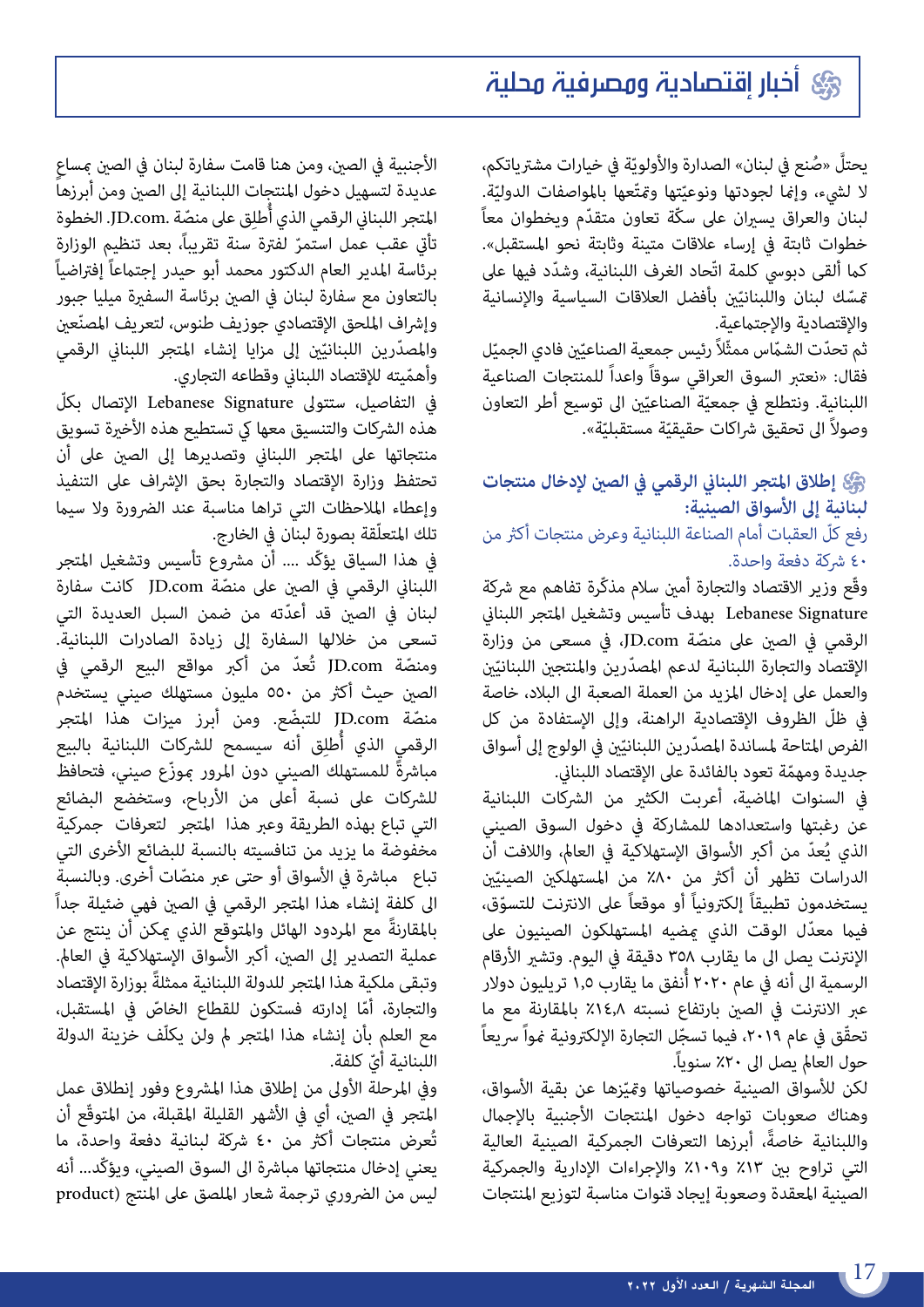### أخبار إقتصادية ومصرفية محلية

label) الموجود على السلع والمنتجات التي ستُعرض على هذا املتجر إىل اللغة الصينية باإلضافة اىل عدم رضورة اإلستحصال على الموافقة على الترجمة من السلطات الصينية المختصّة.<br>بالفعل، عدد كبير من المنتجات التي لا يستطيع لبنان تصديرها

إىل الصني حالياً عرب الطرق التقليدية بسبب عدم وجود

بروتوكولات صحّية بين وزارتي الزراعة في كلا البلدين والإدارة<br>العامة للجمارك الصينية (كالفاكهة والخضار أو العسل...)، سيُسمح لها بأن تباع على هذا المتجر الرقمي، وهو الأول من نوعه بني دول املنطقة من حيث اإلستفادة من القانون الصيني للتجارة الإلكترونية عبر الحدود.

# 练科

**ّ »موديز« تنتقد قرار مرصف لبنان: لن يحقق استقراراً يف سعر الرصف**

أعلنت وكالة التصنيف الدوليّة «موديز» أنّ «قرار مصرف لبنان<br>" الأخير، القاضي ببيع الدولار الطازج على سعر منصّة صيرفة، لن<br>يحقّق استقراراً طويل الأمد في سعر الصرف، ولن يغبّر كثبراً ّ يف مستويات التضخم، وذلك يف ظلّ غياب اتفّاق متويل مع صندوق النقد الدولي مشروط بإعادة هيكلة شاملة للدين». واعتبر التقرير أن «تدخل مصرف لبنان في السوق بإمكانه أن ينجح بتخفيض سعر الصرف موقتاً، لكن في ظلّ الشح الكبير بالعملات الأجنبية لا <sub>ي</sub>مكن لهذا الأمر أن يكون مستداماً»، واصفاً «الإجراء بالهدر للأموال، في حين أن المطلوب، حسب (موديز)، أن تتوافر املواكبة لتلك اإلجراءات عرب خطة ماكرو إقتصادية واضحة وباإلتفاق مع صندوق النقد الدويل«.

وقد أبقى تقرير «موديز» التصنيف السيادي للحكومة اللبنانيّة<br>-عند C، علماً أنّ هذا التصنيف يعكس احتمالاً كبيراً بأن تتخطّى خسائر حاملى السندات اللبنانية نسبة الـ٦٥٪.

كما تطرّق التقرير إلى استعداد المؤسّسات الدولية لتقديم الدعم إىل لبنان، يف حال تطبيق اإلصالحات املطلوبة، أو االتفاق مع صندوق النقد الدويل. الفتاً إىل إمكان تقديم البنك الدويل قرضاً ّ لدعم مؤسسة الكهرباء.

#### **»سوسيتيه جرنال« يبيع مرصفه األردين بـ 185 مليون دوالر**

تلقّت، إدارة «سوسيتيه جنرال بنك -الأردن» عرضاً من «كابيتال بنك» لشراء كامل الأسهم بقيمة ١٨٥ مليون دولار. وبحسب مصادر «سوسيتيه جنرال»، سيجري إبلاغ «كابيتال بنك» الموافقة على العرض، ولا سيما أنه عرض «جيّد» لمصرف رأسماله يبلغ 140 مليون دوالر. وكان رئيس مجلس إدارة »كابيتال بنك« باسم السالم قد صرّح لـ«رويترز» بأن العرض المقدّم «إلزامي». معنى أوضح، أنه عرض لمرّة واحدة غير قابل للتعديل.

بالنسبة إلى المصرف الشاري، يأتي العرض بعد شرائه بنك عوده

اللبناني في العراق والأردن، ما يعني أنه عثّل خطوة إضافية<br>في اتجاه التوسّع في السوق الأردنية عبر الإستثمار في القطاع المصرفي الأردني. فالمصرف الأردني ميلك أصولاً بقيمة ٤ مليارات دينار أردني (٥,٦ مليارات دولار)، وهو تأسّس عام ١٩٩٥ وكان اسمه »بنك الصادرات والتمويل« برأس مال يعادل 20 مليون دينار أردني (٢٨ مليون دولار أميركي)، قبل أن يزيد رأسماله الى 200 مليون دينار أردين )282 مليون دوالر(. واملرصف مملوك من مجموعة واسعة من املساهمني؛ أبرزهم ثالثة من آل الجنابي (سعد، عاصم وعبد الله) ملكون مجتمعين ٢١,٢٪ من الأسهم، المؤسسة العامة للضمان الاجتماعي - الأردن (٩,٣٩٢٪)، شخصان من آل دروزة (٨,٥٩٪)، شركة سارة الدولية القابضة المحدودة (٥,٠٣٢)، باسم خليل السالم (٥,٠١٨٪)، شركة هتاف للاستثمار (٤,٣٤١٪)، وآخرون من عائلات: سيف، الطراونة، البيطار، أبو جابر وسواهم.

عام ٢٠٠٥، اشترى كابيتال بنك ٦١٫٨٥٪ من أسهم المصرف األهيل العراقي، ويف عام 2020 استحوذ عىل بنك عوده يف الأردن والعراق. وفي ما بدا أنه عملية مّويل للعرض، قال السالم إن مساهمي املرصف وافقوا عىل إصدار سندات دامئة بقيمة 100 مليون دوالر، من دون أن يشري إىل أن األمر مرتبط بتمويل رشاء »سوسيتيه جرنال بنك - األردن«.

بالنسبة إلى «سوسيتيه جنرال بنك - الأردن» فهو مملوك بنسبة %87.7 من قبل »بنك سوسيتيه جرنال - لبنان«، وهذا األخري يواجه، كباقي المصارف اللبنانية، وضعاً حرجاً مرتبطاً بالخسائر<br>المسجّلة في ميزانيته بسبب توظيفاته بالعملات الأجنبية لدى مصرف لبنان، وفي سندات الخزينة بالعملة الأجنبية، فضلاً عن نسب تعثُّر كبيرة في تسليفات القطاع الخاص.

نسب التعثّر في القطاع المصر في اللبناني بكامله باتت تفوق ٤٠٪، علماً بأن مصرف لبنان كان قد فرض على المصارف اللبنانية زيادة رساميلها بنسبة ۲۰٪، وتخصيص سيولة لدى مراسليها توازي ۳٪<br>من مجمل ودائعها كما هي مسجّلة في حزيران ۲۰۲۰. لكن غالبية المصارف لم تتمكن من تحقيق هذين الشرطين، ولا سيما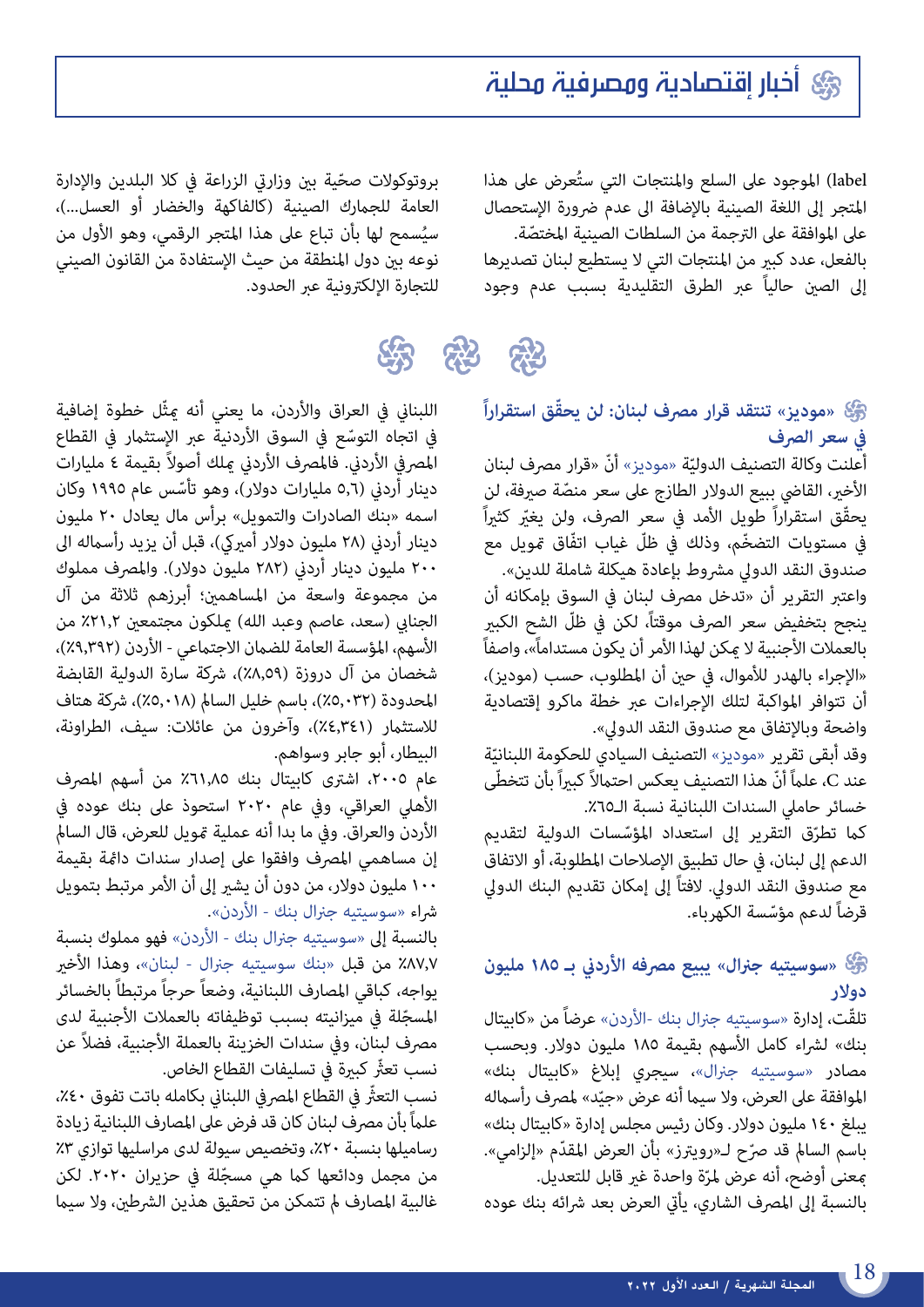المصارف التي ليس لديها أصول خارجية مكن تسييلها لتحقيق المطلوب منها. وفيما يتردّد بأن سوسيتيه جنرال بنك - لبنان لم يتمكن من الإيفاء متطلبات مصرف لبنان لجهة الرساميل والسيولة الخارجية، إلا أن مصادر المصرف تقول إنها تمكنت من تحقيق الأمرين معاً. لكن المشكلة التي يواجهها المصرف، كغيره من املصارف اللبنانية، مرتبطة بحجم الخسائر التي يتوقف احتسابها بشكل نهائي على سيناريوات خطة التعافي التي تعدّها الحكومة اللبنانية، إذ إن احتساب هذه الخسائر يتيح احتساب الأعباء التي ستترتّب على رساميل المصرف وآليات تغطيتها في ميزانيته.

#### **»أريبا« و«فيزا« تطلقان خدمة Phone On Tap**

أعلنت شركة «أريبا» تعاونها مع شركة فيزا لإطلاق خدمة «Tap Phone On ّ» ، التي توفر للتجار أصحاب املؤسسات الصغرية واملتوسطة القدرة عىل قبول املدفوعات الالتالمسية بإستخدام أجهزتها الذكية الخاصة.

ويعمل حل »Phone on Tap »عىل تحويل أي هاتف ذيك يعمل بنظام Android بسهولة إىل جهاز قبول دفع آمن للبطاقات الالتالمسية واملدفوعات عرب الهاتف املحمول. ميكن للتجار ببساطة تنزيل تطبيق الهاتف املحمول »on Tap Phone »والبدء يف قبول املدفوعات عىل الفور.

وقال ماهر ميقاتي - الرئيس التنفيذي لـ»أريبا»: «إن العديد<br>من المؤسّسات الصغيرة والمتوسطة في العالم العربي لا تقبل حالياً المدفوعات الإلكترونية. ويتيح تحويل الهاتف المحمول إلى جهاز قبول فرصاً هائلة لهؤالء التجار من خالل زيادة مبيعاتهم وتقليل تكاليفهم.

#### **%26 منو أرباح مجموعة البنك العريب**

حقّقت مجموعة البنك العربي أرباحاً صافية بعد الضرائب<br>والمخصّصات بلغت ٢٧١,٧ مليون دولار أميركى للفترة المنتهية في ٣٠ ايلول ٢٠٢١ مقارنة مع ٢١٥,٢ مليون دولار أميركي للفترة المقابلة للعام ٢٠٢٠ وبنسبه نمو بلغت ٢٦٪. كما حافظ البنك عىل قاعدة رأساملية متينة حيث بلغ إجاميل حقوق امللكية 10,4 مليار دوالر أمرييك يف نهاية التسعة أشهر األوىل من العام  $.7.71$ 

وارتفعت أصول المجموعة كما في ٣٠ أيلول ٢٠٢١ لتصل الى ٦٣٫٧ مليار دولار أمريكي منها ٨٫٤ مليار دولار أميركي تخصّ بنك عُمان العربي نتيجة لقيام مجموعة البنك العربي في نهاية

الربع األول من العام 2021 بدمج القوائم املالية املوحدة لبنك عُمان العربي بعد إنتهائه من عملية الإستحواذ على بنك<br>العز وهو بنك إسلامي متكامل، مقارنةً بــــ 0۲٫0 مليار دولار أمريكي لنفس الفترة من العام السابق وبنسبة غو بلغت ٢١٪. كما ارتفعت ودائع العملاء بنسبة ٤٢٪ لتصل الى ٤٦,٦ مليار دولار أميركي منها ٧ ً مليار دولار أمريكي تخصّ بنك عُمان ً العريب مقارنة بــ 37,5 مليار دوالر أمرييك لنفس الفرتة من العام السابق، في حين ارتفعت التسهيلات الائتمانية لتصل الى ٣٤,١ مليار دولار أميركي كما في ٣٠ أيلول ٢٠٢١ منها ٧,٥<br>مليار دولار أميركي تخصّ بنك عُمان العربي مقارنةً بـــ ٢٦,٧ مليار دولار أميركي لنفس الفترة من العام السابق وبنسبة مُو بلغت .%28

وفي تعليقه على النتائج قال صبيح المصري - رئيس مجلس الإدارة: إن النتائج المالية الإيجابية للبنك تتماشى مع النهج اإلسرتاتيجي الشامل الذي يتبعه البنك والذي يرتكز حول تحقيق مستقبل مستدام من خالل تعزيز األداء اإلقتصادي، باإلضافة اىل إيالء البنك أهمية كبرية لدمج الرقمنة يف عملياته األساسية والتجارية لدورها يف احداث تحول جذري يف القطاع املايل.

ومن جهته أشار نعمه صباغ – املدير العام التنفيذي للبنك العربي – الى أن نتائج البنك العربي خلال التسعة أشهر الأولى من العام ٢٠٢١ تؤكّد مضي البنك في العمل بشكل استراتيجي<br>وفعّال، حيث بلغ صافي الأرباح التشغيلية للبنك ٨٥٦,٩ مليون دولار أميركي وبنمو ٦٪ عن نفس الفترة من العام السابق، وحافظ البنك عىل رأس مال قوي حيث بلغت نسبة كفاية رأس المال ٦٠٨٪ كما في أيلول ٢٠٢١، بالإضافة الى احتفاظه بنسب سيولة مريحة حيث بلغت نسبة القروض اىل الودائع 73,1٪، ونوّه الى قيام البنك ببناء المخصّصات وفقاً لنموذج الخسائر الائتمانية المتوقّعة المستخدم بالبنك والتي تعكس التوقّعات الائتمانية والإقتصادية المستقبلية، حيث فاقت نسبة تغطية القروض غير العاملة ١٠٠٪.

كما أضاف صباغ بأن البنك العربي يتبنى أحدث التكنولوجيا املالية عىل صعيد الصناعة املرصفية ليقدم تجربة مرصفية متطوّرة وحلولاً مصرفية رقمية متكاملة تتمتع بأعلى مستويات<br>الأمان والمرونة لتلبية احتياجات عملائه المتجدّدة، حيث قام البنك بإطلاق (ريفلكت) أول Neobank في الأردن والذي يحاكي أسلوب حياة العصر الرقمي الجديد ومنح المستخدم تجربة مرصفية بسيطة ومتكاملة.

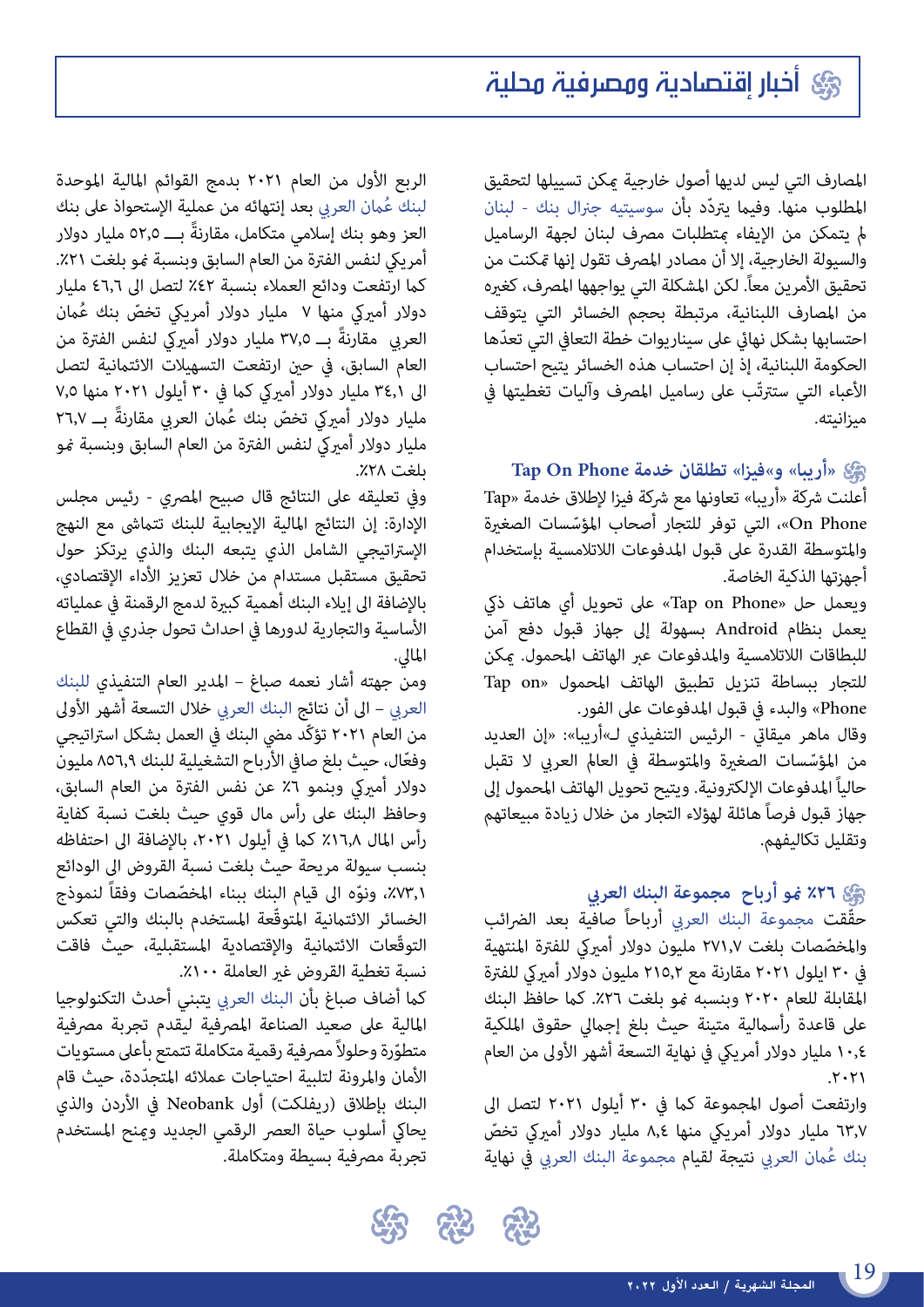## أخبار إقتصادية ومصرفية دولية

الودائع المصرفية العربية تخط**ّ**ت ٢٫٣ تريليون دولار ارتفع إجمالى الودائع المصرفية لدى المصارف العربية بنهاية 2020 إىل نحو 2.3 تريليون دوالر مقابل 2.15 تريليون دوالر بنهاية ٢٠١٩ أي بنمو ٦,٩٪. واستحوذت الإمارات على نحو .٢٠٢٨ من إجمالي الودائع بنهاية العام ٢٠٢٠.

وبحسب بيانات التقرير الإقتصادي العربي الموحد ٢٠٢١،<br>الصادر عن صندوق النقد العربي، تحسّن أداء القطاع المصرفي العربي خلال عام ٢٠٢٠ بالمقارنة مع العام ٢٠١٩، حيث أظهرت

البيانات تحسّناً في كل من إجمالي الموجودات، وإجمالي الودائع،<br>وإجمالي القروض والتسهيلات، والقواعد الرأسمالية المقومة بالدوالر. وعىل صعيد األهمية النسبيظة للودائع املرصفية، استأثرت الودائع (مقومة بالدولار) لدى المصارف التجارية في السعودية بأعلى حصة من إجمالي الودائع المصرفية لدى الودائع العربية في نهاية عام ٢٠٢٠، حيث شكلت ما نسبته ٢٢,٦٪ من إجاميل الودائع املرصفية العربية، تلتها اإلمارات بنحو %19.8 من إجمالي الودائع وجاءت مصر في المرتبة الثالثة بنحو ٤,١٤.1.

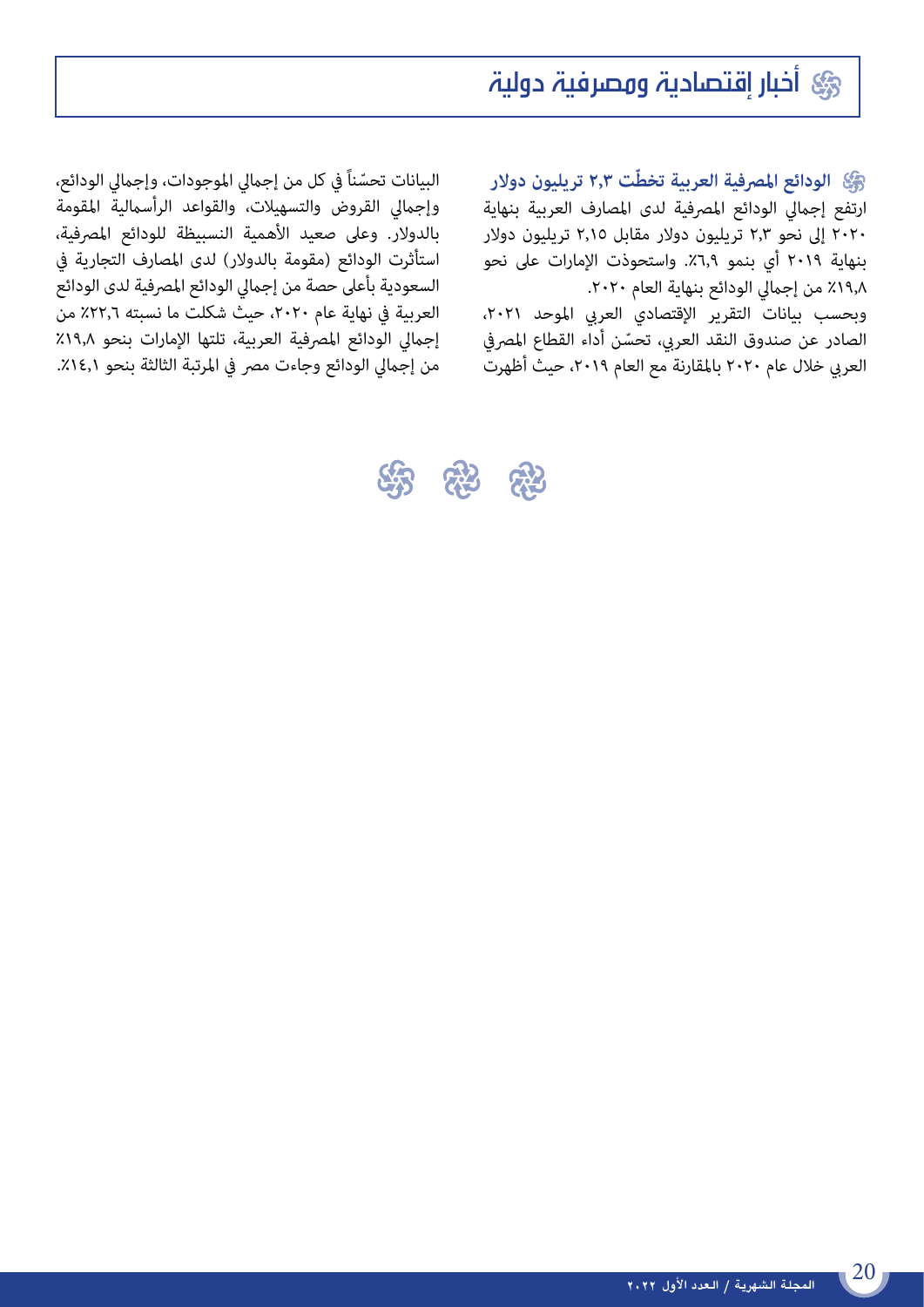### صحافة متخصصة أجنبية

### الجائحة والدروس الواجب االستفادة منها

يعتقد بيرت ساندز – املدير التنفيذي للصندوق العاملي ملكافحة الإيدز والسل والملاريا وصاحب الخلفية المالية والصحية - أنّه يجدر بخبراء الإقتصاد إعطاء مزيد من الإهتمام للصحة العالمية إذ لم تلقَ الأوبئة الإهتمام الذي تستحقَّه إلاّ مؤخراً على الرغم<br>من الأكلاف الإقتصادية الباهظة التي تفرضها.<br>فبعد أن انصبّ اهتمامه على اقتصاديات الصحة العالمية

فبعد أن انصبّ اهتمامه على اقتصاديات الصحة العالمية<br>وتمويلها، ولا سيّما في فترات الأوبئة، لفت انتباهه عدم الأخذ يف اإلعتبار مخاطر تف ّش هذه األوبئة عىل محمل الجد من .<br>قبل خبراء من عالم المال أو الإقتصاد ولا حتى صندوق النقد الدولي. فاختار ١٥ بلداً عانى من تفشّي أمراض معدية وطالع كلّ التقارير المنشورة قبل وبعد تفشّي هذه الأوبئة بعامين، ولاحظ تفشّي هذه الأخيرة في ٦٣٪ من تقارير الصندوق التي نُشرت لاحقاً، في حين لم يُلقَ الضوء على مخاطرها في أي تقرير نُشر سابقاً. فما السبب؟ من المرجّح أنّ أحد الأسباب تعود إلى أنّ البشر وحتى خبراء الإقتصاد، لا يحسنون تقدير الأحداث التي تتّسمِ بانخفاض احتمالية وقوعها وارتفاع درجة تأثيرها. فالناس غالباً ما يتناولون في أبحاثهم المخاطر التي يفهمونها، وكون<br>مؤسّسات، كصندوق النقد، لم تشعر بالإرتياح حيال موضوع مؤسِّسات، كصندوق النقد، لم تشعر بالإرتياح حيال موضوع<br>الأوبِئة، فهي لم تتطرّق إليها، لتبرز حينئذً الفجوة في التفاهم بين عالمَيْ الصحة والإقتصاد.

في العادة يحدث تفشّى الأوبئة الأقل خطورة بانتظام، لكن ڠّة طفرات تحدث من حني إىل آخر كجائحة كورونا مثال.ً فيمكن بالتالي إجراء تقييم لمدى تعرّض أحد البلدان لمخاطر تفشّي<br>. الأوبئة وقدرته على التعامل معها، مّاماً كما يجري صندوق النقد تقييامً ّ لقدرة بلد عىل تحمل التحديات التي تؤثّر عىل الإقتصاد الكلّى. فإن لم تتوصّل مؤسّسات كبيرة كهذه للإقتناع بأنّ الأمراض المعدية لها آثار إقتصادية ومالية بالغة كما هي الحال مع كوفيد – ١٩، فمتى سوف تقتنع؟ باعتقاد بيتر ساندز، هي أكرب حتى من األزمة املالية العاملية كونها قد كشفت كيف .<br>تنتقل الآثار بين الأمراض والإقتصاد، <del>م</del>ّاماً كطرف رابح وآخر خاسر وبعضها على نحو مثير للدهشة. وللتغلّب على الجائحة، من الضروري إتّخاذ خطوات أكبر وأسرع. فالمنطق فى مكافحة أمراض كهذه يكمن فى القضاء عليها بأسرع وقت ممكن قبل أن تستشري. اللقاحات هي أكثر الأسلحة فعالية لكنّها وحدها لن تقضى على فيروس كورونا، ما يتطلّب فعالية لكنّها وحدها لن تقضي على فيروس كورونا، ما يتطلّب<br>مجموعة أوسع من العناصر وتحرّك أسرع نظراً لإنعكاس هذه ّ الحاجة امللحة عىل التصدي لألمراض.

 **املرجـــــع :**  *Finance & Development, December 2021, "Pandemic Lessons"* 

### بنك االحتياط الفدرالي يتهيأ لرفع معدالت الفائدة

يتوقّع بنك الإحتياط الفدرالي الأميركي رفع معدلات الفائدة إبتداءً من آذار ٢٠٢٢ في ظلّ التحسّن في سوق العمل وارتفاع معدل التضخم. وقد تمّ خفض الفوائد ضمن هامش ٠-٢٥.<br>في آذار ٢٠٢٠ مع انتشار جائحة كورونا في الولايات المتحدة، ّ ما أدى إىل تراجع النشاط اإلقتصادي. وكان الهدف من خفض الفوائد دعم الإستهلاك، أما الأولية فهي حالياً لتباطؤ التضخم من خلال رفع الفوائد، ما يؤدّي تالياً إلى تراجع الطلب الإجمالي. ويوضح المصرف المركزي الأميركي أن نشاط القطاعات الأكثر تأثراً بالجائحة، ومنها الخدمات، تحسّن في الأشهر الأخيرة على الرغم ممّا تعانيه مؤخّراً من متحوّر أوميكرون. وكانت الوظائف الجديدة صلبة وانخفض معدل البطالة بشكل الفت، مع اإلشارة إلى أن واحداً من أهداف المصرف المركزي الأميركي هو دعم

العمالة الكاملة، إلا أن الاختلالات بين العرض والطلب المرتبطة بوباء كورونا وبإعادة فتح االقتصاد ساهمت يف مستويات التضخم العالية، علامً أن مثة تحسناً من جهة العرض، األمر الذي من شأنه أن يساهم يف تراجع التضخم. وكان بنك الإحتياط الفدرالى قد لمّح في اجتماعه السابق في كانون الأول ٢٠٢١ عن توقّفه عن شراء الأصول في آذار وليس في حزيران، كما أنه للمرة الأولى لم يصف بالموقّت التضخم والذي يتجاوز الهدف الموضوع له (٢٪) منذ أشهر. وقد ارتفعت الأسعار بنسبة ٧٪ في ٢٠٢١، وهي الوتيرة الأسرع منذ ١٩٨٢ استناداً إلى مؤشر أسعار الاستهلاك (CPI). وينتظر المصرف كذلك صدور مؤشر الأسعار الأساسية لإستهلاك الأفراد (PCE) عن العام ٢٠٢١.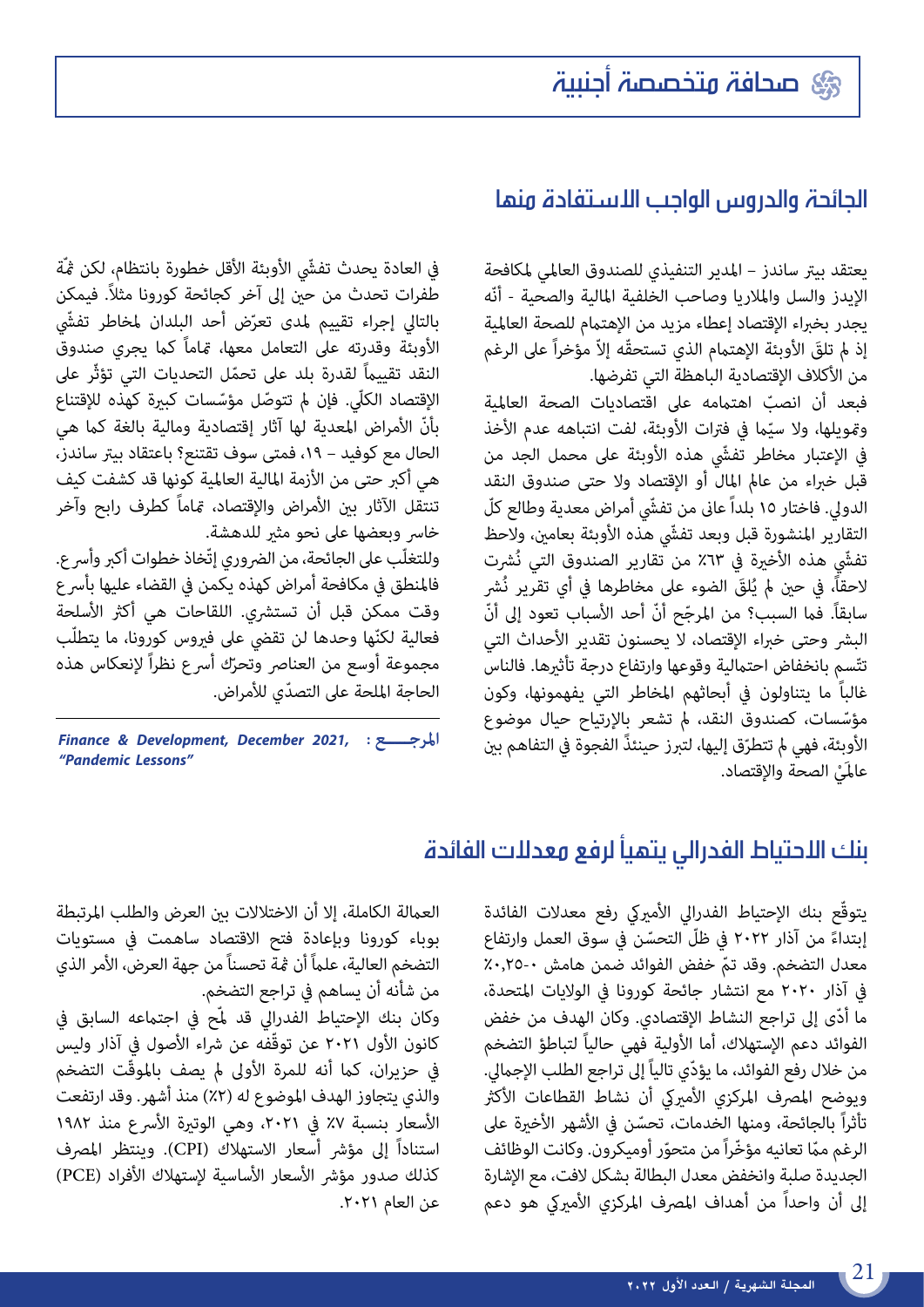### صحافة متخصصة أجنبية

الأسعار الأساسية لإستهلاك الأفراد (PCE) عن العام ٢٠٢١. عىل صعيد سوق العمل، انخفض معدل البطالة إىل %3,9 وهو قريب من مستواه قبل الأزمة (٣,٥٪) مع نقص في اليد العاملة، ما يضع األجراء يف موقع قوة يف وجه أصحاب العمل. تجدر اإلشارة إىل أن رفع الفائدة ليس دون مخاطر إذ من شأنه

أن يؤثّر عىل النشاط اإلقتصادي وعىل سوق العمل. وعىل صعيد

### معايير ماستريخت

طالب كلّ من الرئيسَيْن الفرنسي والإيطالي الدول الأعضاء في<br>اتحاد الأوروبي بإصلاح القواعد المالية الأوروبية المحدّدة من خلال معايير ماستريخت بهدف السماح لمزيد من الإنفاق الإستثماري مع الاعتراف بضرورة تقليص الديون أيضاً وذلك لتحقيق كلّ الاستثمارات الضرورية.

برأيهام ال يجوز خفض الدين العام والوصول إىل املستوى املستهدف من خالل رفع الرضائب أو االقتطاع من اإلنفاق الإجتماعي، أو قتل النمو، بل يجب التمتّع بهامش كبير من المناورة والتمكّن من تحقيق النفقات الأساسية والضرورية للمستقبل وللسيادة. يجب أن تدعم القواعد املالية الدين العام الناتج لتمويل هذه الإستثمارات التي تساهم دون شك في رفاهية الأجيال المستقبلية والنمو على المدى الطويل.

اقرتح الرئيسان خلق وكالة أوروبية للدين. وتقيض اآللية بنقل ديون الدول الأعضاء المسجَّلة حالياً في ميزانية المصرف المركزي<br>الأوروبي إلى وكالة أوروبية مختلفة موكلة إدارة هذه الديون

آخر، من شأن ارتفاع سريع في معدلات الفائدة خارج الولايات المتحدة أن يؤذي الدول الناشئة والنامية حيث الدين محرّر بالدولار.

**املرجـــــع :** 

*L'orient Le Jour 26/1/2022 La Banque centrale américaine prépare les esprits à une hausse des taux dès mars.*

وإعادة مّويلها من خلال إصدار الدين، ما يقلّص من ميزانية المصرف المركزي الأوروبي ويساعده في سياسته النقدية.

ّ ويقرتح الخرباء قواعد مالية جديدة تحدد لكلّ دولة عضو هدفاً - مساراً (Cible de Trajectoire) لخفض الدين على خمس<br>سنوات وليس كمستوى موحّد للدين قياساً على الناتج المحلي الإجمالي كما هو قائم حالياً وكذلك وضع سقف لإرتفاع الإنفاق العام مع الأخذ في الإعتبار نوعية هذا الأخير لمكافأة ما يساهم يف تحقيق النمو أو يف تحسني املناخ.

ويتوقّع الرئيس الفرنسي أن يُصار خلال لقاء زعماء الإتحاد األورويب املنتظر يف فرنسا يف 10 و11 آذار 2022 تقدير حاجات الإستثمار للتمكّن بعدها من بلورة قواعد جديدة، على أن تطال هذه الأعمال كلّ الحكومات في الإتحاد الأوروبي ولكن أيضاً الشركاء الإجتماعيّين والمجتمع المدني في الأسابيع القادمة.<br>.

**املرجـــــع :**   *AFP عن نقال ً icibeyrouth.com.*

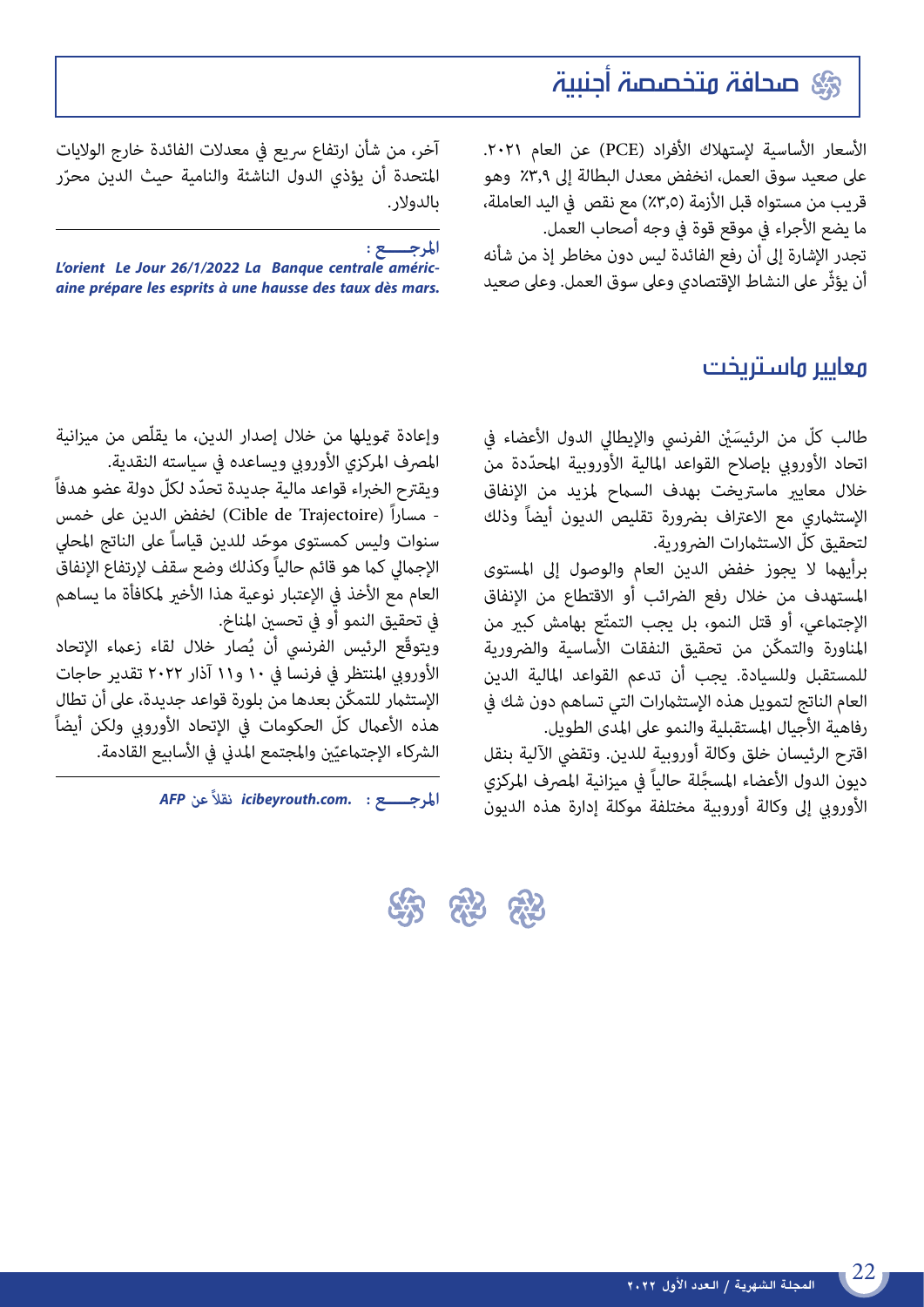# نشاطات الجمعية

### نشاطات مديرية تطوير الموارد البشرية خالل شهر كانون الثاني ٢٠٢٢

أنجزت املديرية إعداد برنامج التدريب للعام 2022 وفق المقترحات التي تلقّتها من مديريات الموارد البشرية في المصارف اللبنانية وبالإستناد إلى توصيات لجنة الموارد البشرية والشؤون الاجتماعية في الجمعية. ومّت المصادقة عليه من قبل مجلس إدارة الجمعية كما نشر على الموقع الإلكتروني. وقد تضمّن البرنامج<br>٢١ موضوعاً مختلفاً في مجالات الجوانب القانونية والتنظيمية للعمل المصر في، التدقيق، الأمان، الجوانب الإدارية، تنمية القدرات

الشخصية للعاملني، وإدارة تكنولوجيا املعلومات واستخداماتها. وسوف ترسل األمانة العامة دعوات للمشاركة يف نشاطاتها التدريبية تباعاً وفق تاريخ تنظيمها. وضمن النشاطات املرتبطة باملسؤولية املجتمعية للرشكات، قام موظفو جمعية املصارف مببادرة إنسانية متثّلت بجمع مبلغ مادي وتقد<sub>ك</sub>ه لجمعية «فلس الأرملة» لتقوم بشراء مواد غذائية وأدوية لتوزيعها عىل بعض العائالت املتواضعة.

# **برنامج التدريب للعام 2022**

#### *Training Program*

#### **» Legal & Regulatory Framework**

- 1. AML/CFT
- 2. Compliance in Banks:
- 2.1- Conflicts of Interest
- 2.2- Treating Customers Fairly
- 3. International Sanctions
- 4. GDPR
- 5. Common Reporting Standards

#### **» Auditing**

- 6. Internal Audit
- 7. IT Audit
- 8. Fraud & Corruption Investigation

#### **» Security**

9. IT Security in Banks

#### **» Management**

# وعدد من الأخصائين في هذا المجال.

كما يتمّ التحضير لدورتين تدريبييتين في مجال الجوانب<br>القانونية بالتعاون مع محام بالإستئناف، وهو أيضاً مستشار قانوني مصرفي، وسيعلن عنهماً خلال شهر شباط ٢٠٢٢.

 **نشاطات املديرية يف شباط** *ّم املديرية جلسة تفكّر جامعي حول »Source Open تنظ* من الثاين يف*« in Banks: Between Myth and Reality* شباط بالتعاون مع الدكتور أندره غالم، أخصايئ يف مجال األمان عىل أنظمة املعلومات وصاحب رشكة l.r.a.s LOGICA،